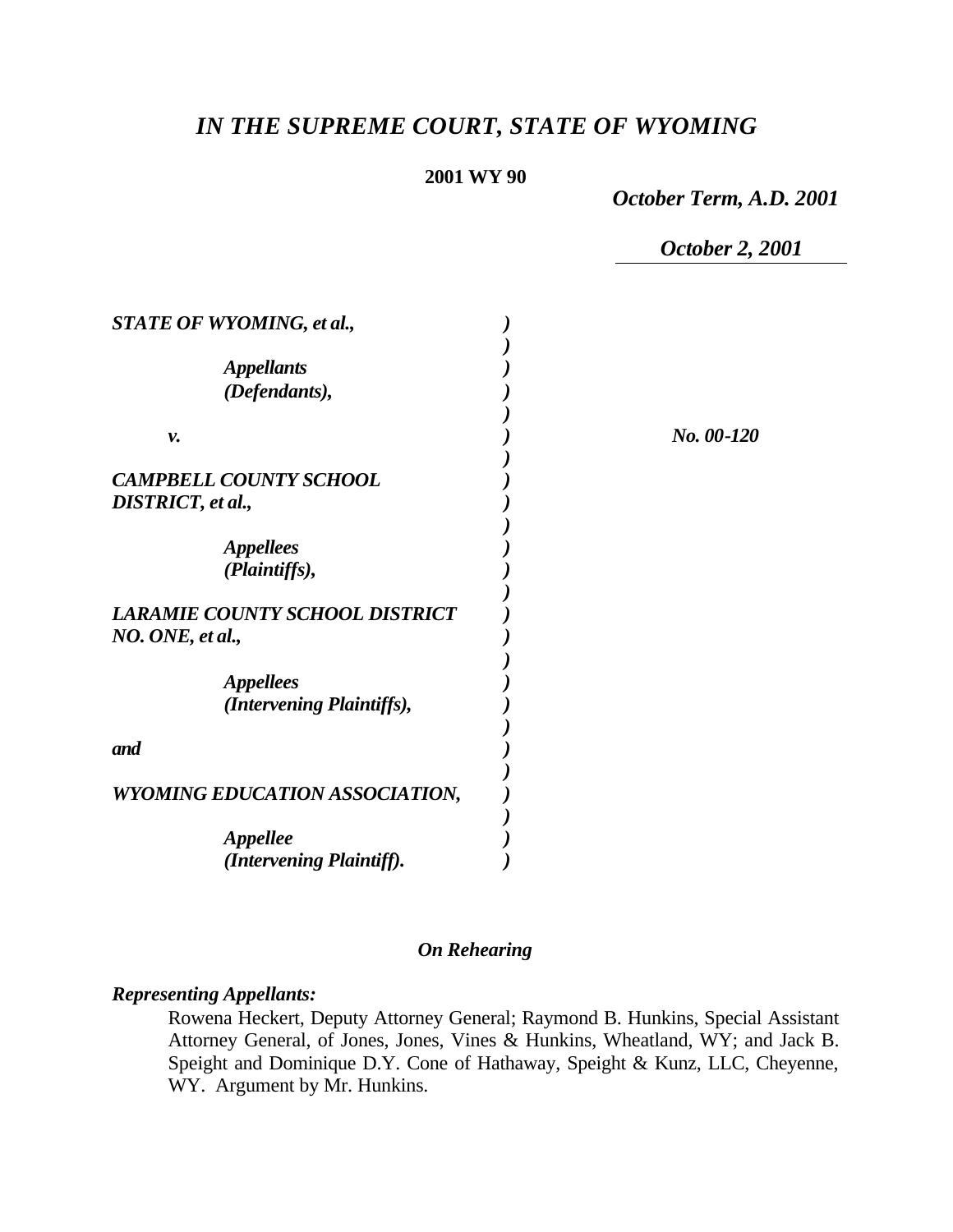#### *Representing Appellee Laramie County School District No. One:*

Paul J. Hickey and Richard D. Bush of Hickey, Mackey, Evans & Walker, Cheyenne, WY. Argument by Mr. Hickey.

#### *Representing Appellee Natrona County School District No. One:*

Stuart R. Day and Kevin D. Huber of Williams, Porter, Day & Neville, P.C., Casper, WY. Argument by Mr. Day.

#### *Representing Appellee Wyoming Education Association:*

Patrick E. Hacker of Patrick E. Hacker, P.C., Cheyenne, WY. Argument by Mr. Hacker.

# Before **LEHMAN, C.J.,** and **GOLDEN, KITE,** and **VOIGT, JJ.,** and **SPANGLER, D.J., Ret.**

**Lehman, C.J.**, delivered the opinion of the Court. **Voigt, J.**, filed a dissenting opinion.

**NOTICE:** *This opinion is subject to formal revision before publication in Pacific Reporter Third. Readers are requested to notify the Clerk of the Supreme Court, Supreme Court Building, Cheyenne, Wyoming 82002 of any typographical or other formal errors in order that corrections may be made before final publication in the permanent volume.*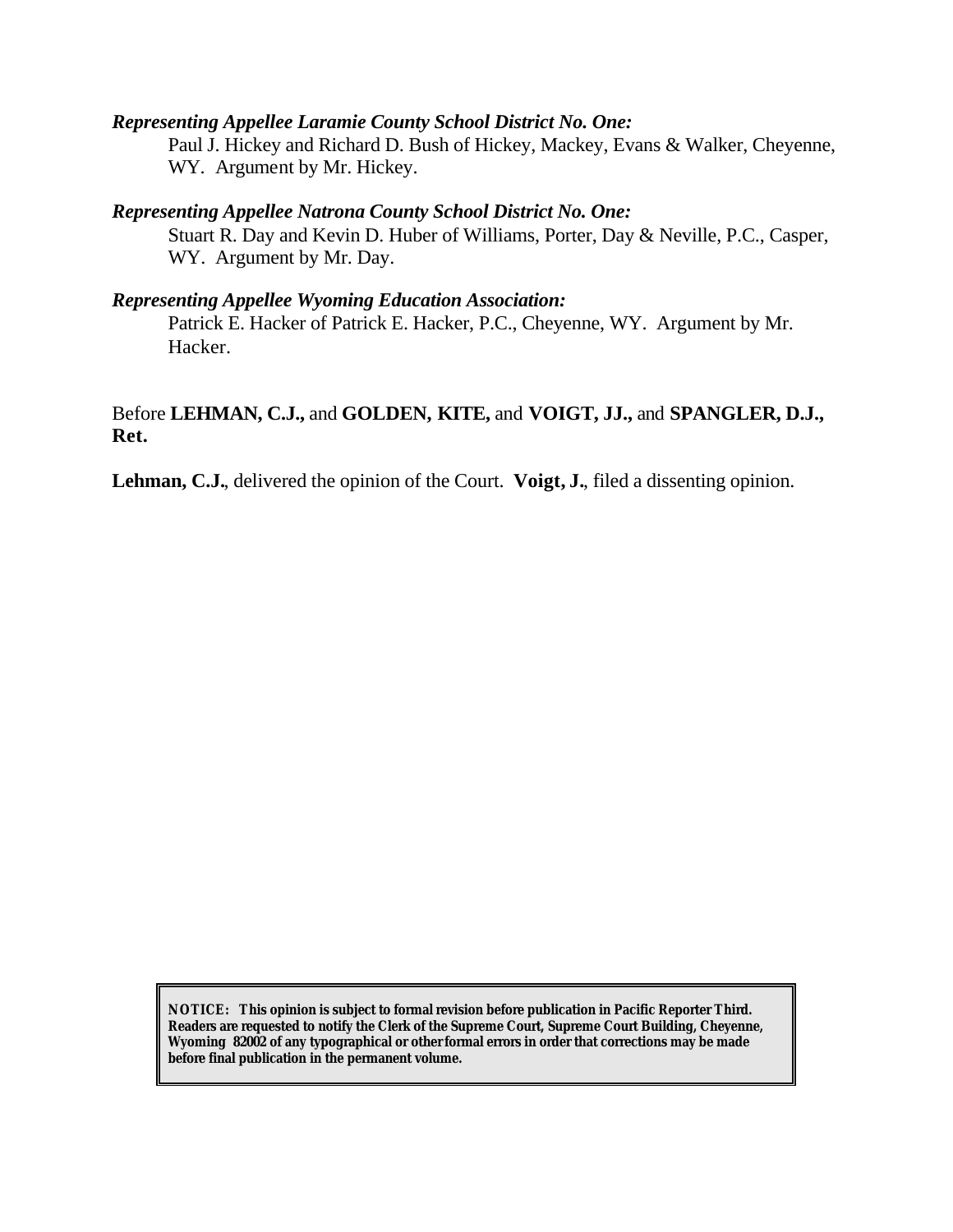## **LEHMAN, Chief Justice.**

[¶1] In 1995, this court heard school districts' claims challenging the constitutionality of school financing statutes. This court determined the Wyoming Constitution required that all students receive an equal opportunity to a quality education. Finding a lack of equal opportunity, we remanded the case. *Campbell County Sch. Dist. v. State,* 907 P.2d 1238 (Wyo. 1995) (*Campbell I*). After the legislature acted, the challenger school districts and the Wyoming Education Association (WEA) continued the action, culminating in a second opinion by this court in which we again decided issues involving the constitutionality of operations and capital construction financing. *State v. Campbell County Sch. Dist.,* 2001 WY 19, 19 P.3d 518 (Wyo. 2001) (*Campbell II*). From this second opinion, the State petitioned for rehearing. The petition indicated an interpretation of our decision not intended by this court regarding the issue of capital construction. We heard oral argument by the State, Laramie County School District Number One, Natrona County School District Number One, and WEA.

[¶2] At oral argument upon the Petition for Rehearing, all parties agreed that the present method for financing capital construction is not constitutional, and further agreed that capital construction financing cannot be based upon local wealth, but must be based upon the wealth of the state as a whole. Although our opinion on the adequacy of capital construction funding did not draw the same agreement by the parties, no one disputes that inadequate funding causes serious damage to school districts' ability to deliver a constitutional education to the children of this state. Until a comprehensive plan exists to adequately fund capital construction from the wealth of the state as a whole, the students of all school districts remain subject to injuries and damages.

[¶3] The following issues were raised in the Petition for Rehearing to which the court now responds.

# *Taking Judicial Notice of Incomplete Documents*

[¶4] The legislature ordered the state superintendent to establish the needs of "school buildings and facilities" on or before September 1 of each year. Wyo. Stat. Ann. § 21-15- 107(e) (Lexis 1999)*.* On or before October 1 of each year, the state superintendent reports those needs to the Joint Education Interim Committee, and, "[n]ot later than December 31 of each year," the state superintendent is to report on the "progress being made" on capital construction projects. Wyo. Stat. Ann. § 21-15-107(e), (g), (j) (Lexis 1999)*.* In *Campbell II,* the court took judicial notice of a document entitled "November 2000-Schools in Immediate Need of Capital Construction" and, in doing so, omitted a final column. Although the State disputes both the propriety of our use of the state superintendent's November 2000 report and the accuracy of our interpretation, we assure the State that we did consider the last column of that report as noted in footnote 57 of our opinion.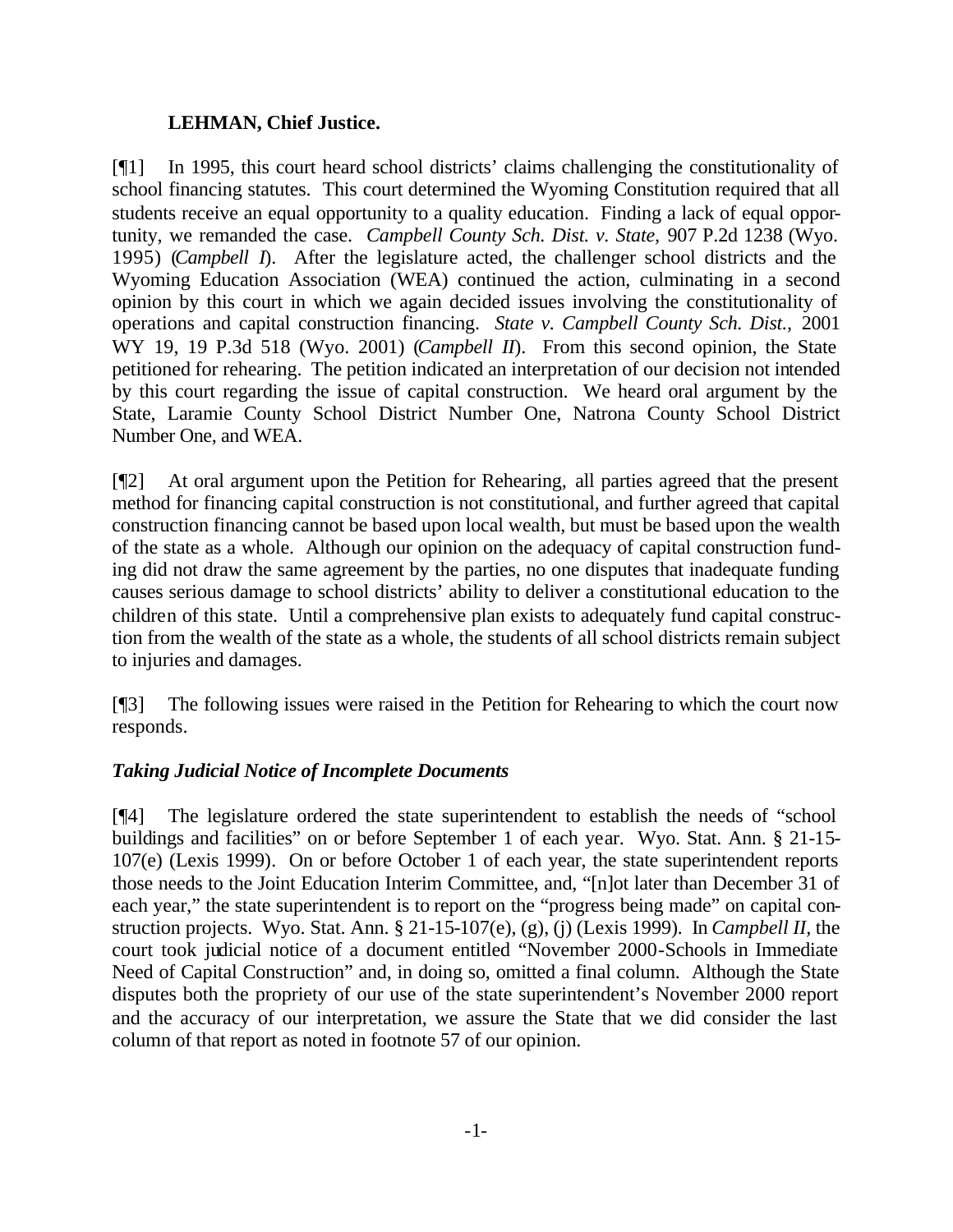[¶5] As statutorily required, the MGT study was the method employed to assess "school buildings and facilities" in accordance with Wyo. Stat. Ann. § 21-15-111 (Lexis 1999), a statute entitled "State capital construction assistance." Our opinion requires completion of the capital construction projects identified in the MGT study and recognizes the total amount will fluctuate for various reasons. The State contends substantial funds have been provided for which it was not given credit by this court's opinion, including major maintenance funding. Those appropriations were not proposed until after our opinion was issued. Obviously, any funds appropriated for capital construction projects will reduce the ultimate state-funding obligations.Therefore, the State need not believe that it has been mandated to spend a fixed amount without regard to ongoing progress. In addition, some of the funds the State points to are currently encumbered until such time as the legislature conducts its own separate review of the proposed projects. Accordingly, this court will not consider the funds until they are available to be spent.

## *Consequences of Inadequacy*

[¶6] Before we again focus on methodology details, it cannot be forgotten why, since 1981, we have found that capital construction financing critically impacts the quality of education. Without adequate funding for costly repairs, renovations, and building construction, school districts faced with non-routine major expenditure items must choose from the lesser of two evils: either ignoring the problem or, if that is no longer an option, diverting operational funding intended for teachers' and staff salaries and essential school programs. If the schools' operational funding budgets have no surplus money to divert, a deficiency results and educational staff and programs are eliminated to reduce expenditures. At the same time, it is rare that these extraordinary efforts are sufficient to properly maintain buildings.

[¶7] Our 1995 opinion found the challenger school districts had proved that the cumulative effect from years of diverting and cutting operational funding had forced untenable staff and program cuts while failing to prevent the deterioration and overcrowding of school buildings. Consequently, school districts were unable to provide to all students in this state a sufficient number of teachers and buildings to maintain small class size, sufficient programs necessary to deliver a proper education, and assurance that all buildings met basic safety standards. Since 1995, the legislature has comprehensively addressed school districts' operational funding issues, but not capital construction deficiencies. Unless the two parts of the whole are simultaneously remedied, the unconstitutionality of the system is not eliminated.

### *Relying Upon Scores of 90*

[¶8] The constitutional goal is to ensure adequate capital construction funding from state wealth. In 1999, the legislature enacted statutes creating a school capital construction system in response to our decision in *Campbell I.* 1999 Wyo. Sess. Laws ch. 170, §§ 101, 102. Entitled "Capital Construction Projects," the statutes were separate from those statutes governing school operations finance. Wyo. Stat. Ann. §§ 21-15-106 through -112 (Lexis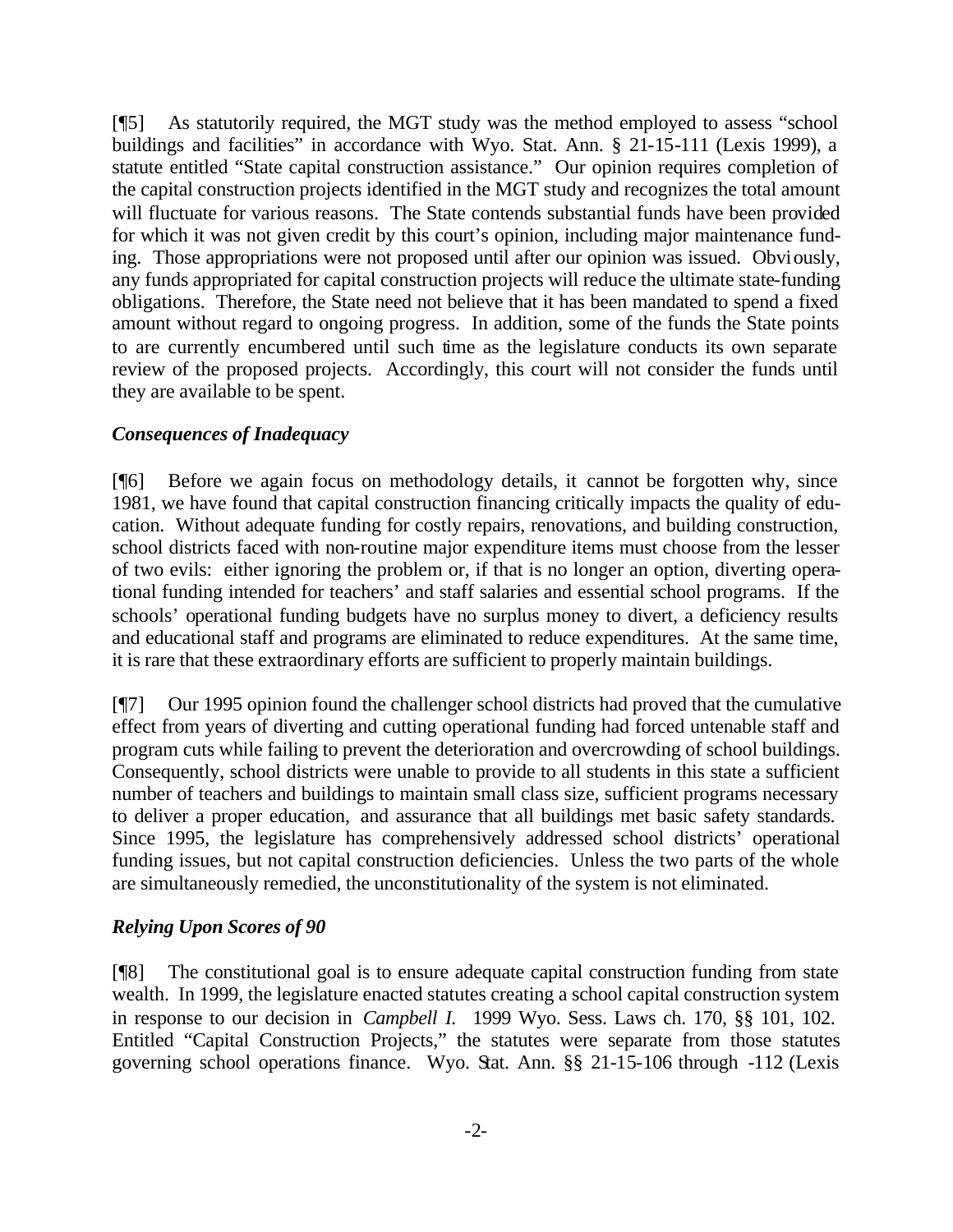1999). This set of capital construction statutes constituted the legislative plan to identify and separately fund capital construction needs.

[¶9] State officials identified "inadequate and immediate need" buildings and facilities by means of a scoring system. However, within the State's scoring system capital construction projects were not limited to those falling into the "inadequate and immediate need" category. The legislative plan limited eligibility for state funding to those school buildings and facilities that had been identified as "inadequate" and "in need of immediate capital construction." Wyo. Stat. Ann. § 21-15-107(e) (Lexis 1999). We have agreed that the State's scoring methodology was constitutional and accordingly ruled that a legislative plan that limited assistance to the worst buildings unconstitutionally failed to provide for completing all capital construction projects identified by the scoring system.

[¶10] There is no serious dispute from any party that inadequate funding impedes school districts' ability to deliver a constitutional education to our children. Subsequent to our 1995 opinion, the legislature acknowledged this premise by enacting legislation ordering evaluation of all school buildings through the use of "qualified contractor assistance." Wyo. Stat. Ann. § 21-15-107(b) (Lexis 1999)*.* From this directive, the legislature's capital construction project identification method was formulated under the MGT study. The MGT study developed a scoring system and then assigned score ranges to categories.

[¶11] In this matter on reconsideration, the State now alleges the court overstepped its authority by relying upon the MGT study, suggesting the study does not represent proposed legislative action, but merely guidelines for the legislature to consider. However, the MGT study was the *only* piece of evidence regarding capital construction needs submitted by the State during the trial. Furthermore, there was no argument presented to this court prior to the most recent funding opinion that indicated the study would not be used for legislative decision making. In fact, in addition to the legislation itself, the rules of the DOE rely upon the scoring system as a measure for its actions. Therefore, this court also relied upon the study. In this instance, the study created a mechanism for the State itself to determine if funding of capital construction meets constitutional standards, and we have no alternative but to rely on it and to respond to its results.

[¶12] In developing the scoring system, the MGT study began by distinguishing "capital construction projects" from "routine maintenance," and then assigned a numerical score which had the effect of categorizing or, as the State says, prioritizing. Because routine maintenance was funded through a school's operations budget, while capital construction projects were to be separately funded, it was essential to begin by identifying those needs not presently funded. In addition to new capital construction, projects included non-routine items that the MGT identified as deferred maintenance repairs and replacement, and all were scored and categorized.

[¶13] The critical aspect, however, was the score**.** The higher the score, the closer the building was to changing its designation from a "capital construction project" to a condition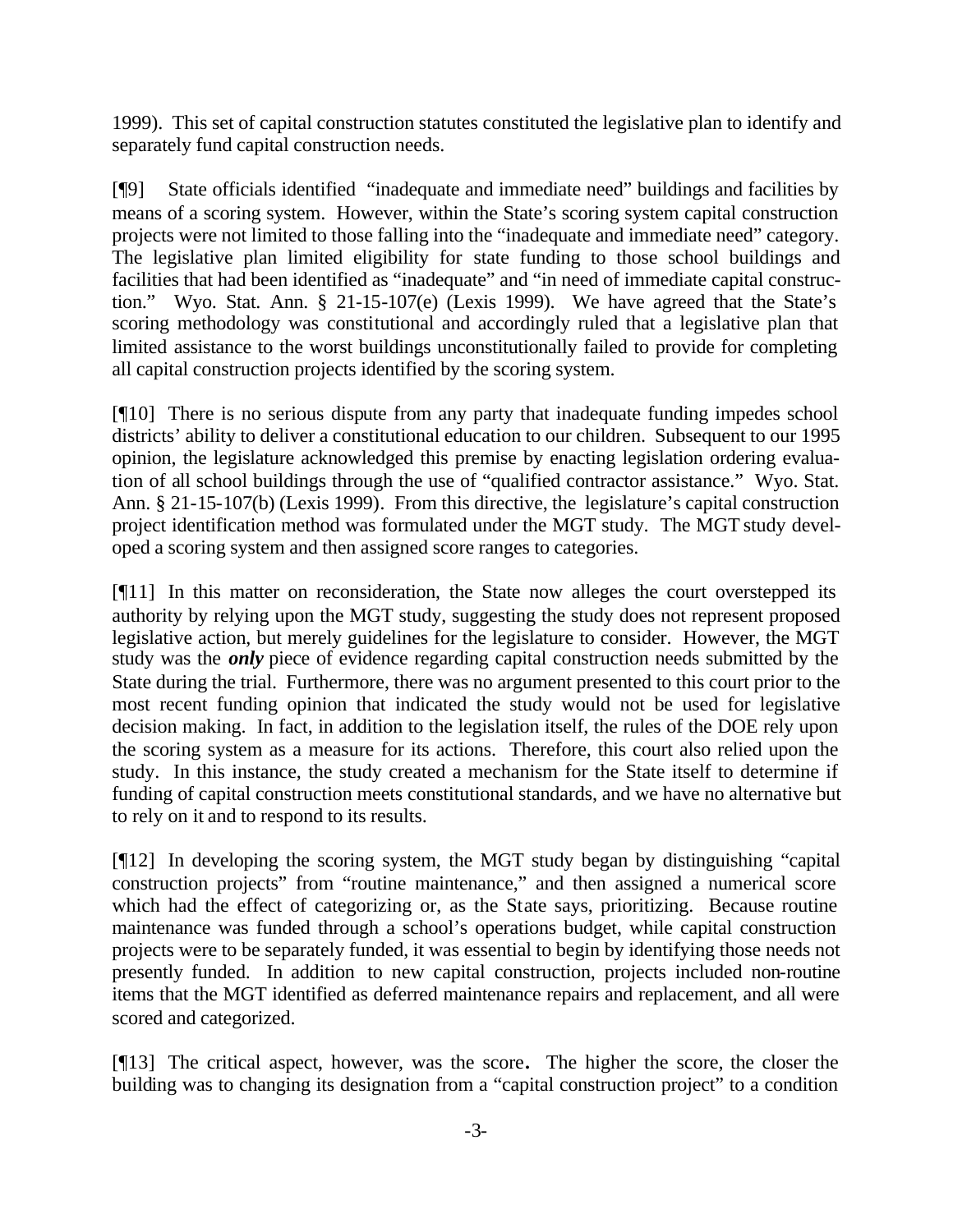requiring only "routine maintenance"—the obvious goal. By definition then, and without regard to whether new construction, a repair, a replacement, or a renovation is required, scores below 90 indicate that a non-routine, major expenditure is needed. Thus, it is a capital construction project to be addressed by the legislature's separate statutory scheme.

[¶14] As a point of clarification, the score of 90 categorizing the building as "new or as new," simply meant that the building condition was such that it required only routine maintenance. The State, the legislature, school districts, and citizens can rest assured that our opinion, in no way, required the construction of entirely new buildings for every building which scores below 90.

[¶15] As to the score of 90, the court is cognizant of the fact that future studies could utilize different methodologies to measure capital construction needs. The second point of clarification, therefore, is that the test of whether capital construction funding is needed must be whether the facilities are in a condition where only routine maintenance is required.

[¶16] *Campbell II* adopted the goal that, using the currently accepted MGT system, all buildings should ultimately be able to achieve a score of 90 for building condition, 80 for educational suitability and technological readiness, and 4 for building accessibility. These numbers were obtained from the State's MGT report. In addition, the opinion concluded that buildings that did not meet the state standards for square footage would be deemed "in immediate need." We remain committed to that goal for all school buildings and to *Campbell II*'s requirement for a legislative plan within six years to achieve that goal for the long term. *Campbell County Sch. Dist.*, 2001 WY 19, ¶137, 19 P.3d 518, ¶137.

[¶17] We conclude a clarification of those goals is appropriate. That plan should include a mechanism to fund non-routine maintenance to prevent buildings from deteriorating to a condition deemed inadequate. The State's own regulations define buildings in "immediate need" as those with scores below 49 in building condition, having a condition which creates a major or critical health hazard, or having a condition which prohibits activities essential to the educational program. Department of Education School Capital Construction Grants, Building Maintenance and Repair Programs, ch. 24, §3(i) (2/23/00). It cannot be responsibly argued that facilities in immediate need should not be remedied as quickly as possible. *Campbell II* required this funding be provided (not projects completed) within two years, and we confirm that requirement. The statutes and regulations do not specifically categorize buildings which fall below the minimum square footage standards adopted by the State. Obviously, buildings which are overcrowded, where the cause of the overcrowding is not short term, prohibit the school's ability to deliver the educational services deemed appropriate by the legislature. Consequently, the State must consider chronically overcrowded buildings as in immediate need.

[¶18] The State's own regulations then define "inadequate" buildings as those falling below a score of 69 for condition, educational suitability, or technology readiness and which have a condition(s) that impedes the delivery of educational services. Department of Education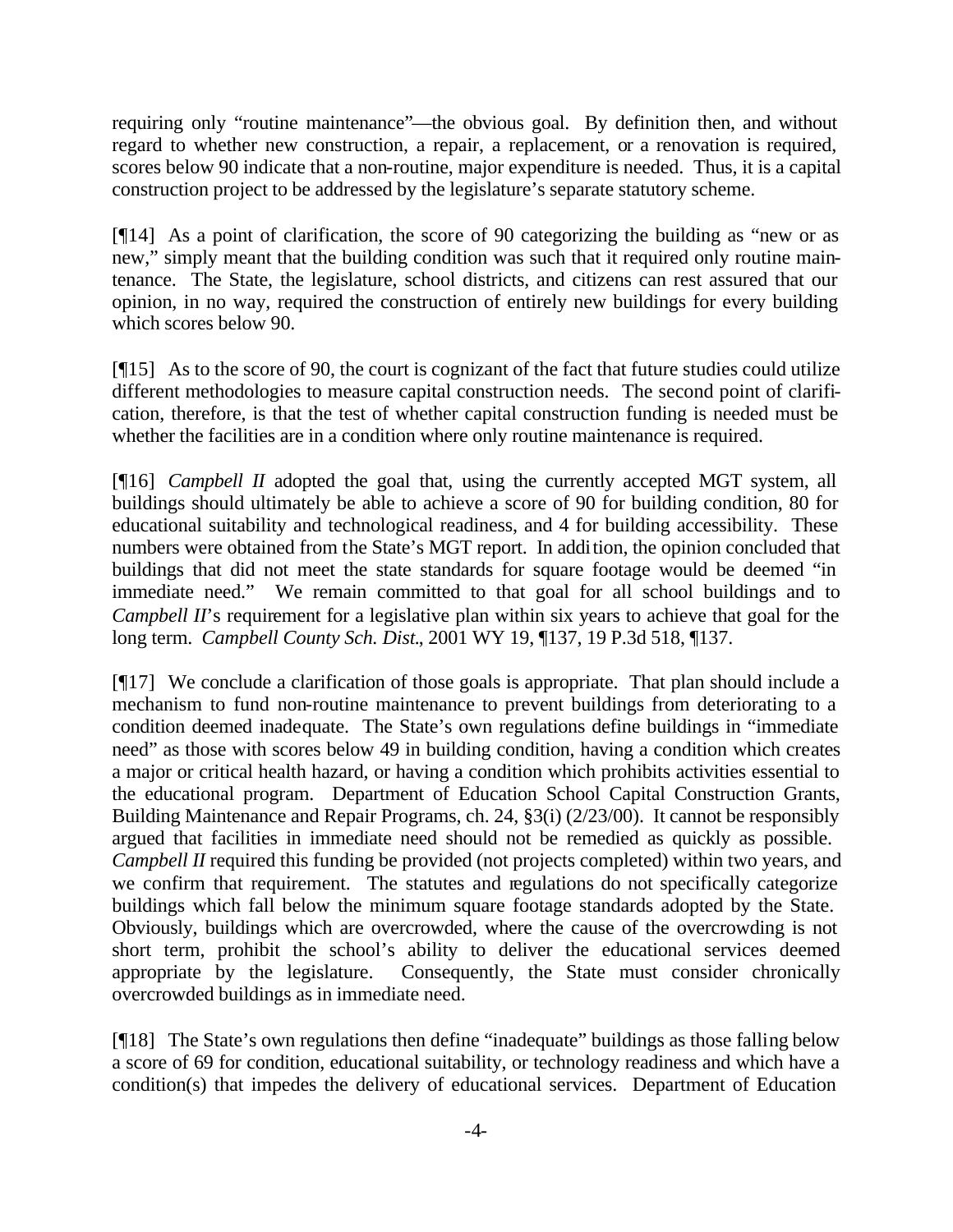School Capital Construction Grants, Building Maintenance and Repair Programs, ch. 24, §3(j) (2/23/00). Allowing schools to have inadequate facilities cannot meet the constitutional standard set forth in *Campbell I* of elimination of deficient facilities. *Campbell II* required inadequate facilities be remedied within four years, and we continue to believe that is appropriate.

[¶19] During argument, the State indicated it was on schedule as outlined in our previous opinion, and we see no compelling reason to alter that schedule. We are aware significant funds have been appropriated and numerous projects are in various stages of planning, development, and state approval. Thus, the estimated project costs contained in the MGT report are outdated and are an inaccurate indication of the final costs.

[¶20] Critical to this issue on rehearing is the recognition that the State is in control of the ultimate amount of spending as it exercises its responsibility of review and oversight of specific projects proposed by local school districts. The constitution simply requires the State to provide capital construction funding of the facilities in the amount deemed necessary to provide facilities capable of delivering the level of educational services determined appropriate by the State of Wyoming. If a local school district seeks funding in excess of that required to meet state standards, the State is not obligated to provide such funding, and the local school district can seek it from other sources. For example, if a school district proposes to build a new high school for \$30 million dollars and the State determines it is able to build a school capable of delivering the educational services required by their standards for \$20 million dollars, then the State is obligated to spend only \$20 million dollars, and the school district must provide funding for that part of the proposal in excess of constitutional state standards.

# *Which Buildings Apply*

[¶21] The State seeks clarification of which buildings need to be included in the capital construction funding scheme. The legislative directive in  $\S$  21-15-111(a)(iii) defines "school buildings and facilities" as "the physical structures and the land upon which the structures are situated, which are primarily used in connection with or for the purpose of providing the educational programs offered by a school district in compliance with law, including *both student-related and nonstudent-related buildings and facilities*."(Emphasis added.)

[¶22] The court finds the legislation to be sufficiently clear and would expect the legislature and the school districts to employ common sense in its application. Clearly, buildings used to educate students should take priority in terms of capital construction financing. However, the legislature wisely included an ongoing review of all buildings, and wisdom teaches us all that an ounce of prevention is worth a pound of cure.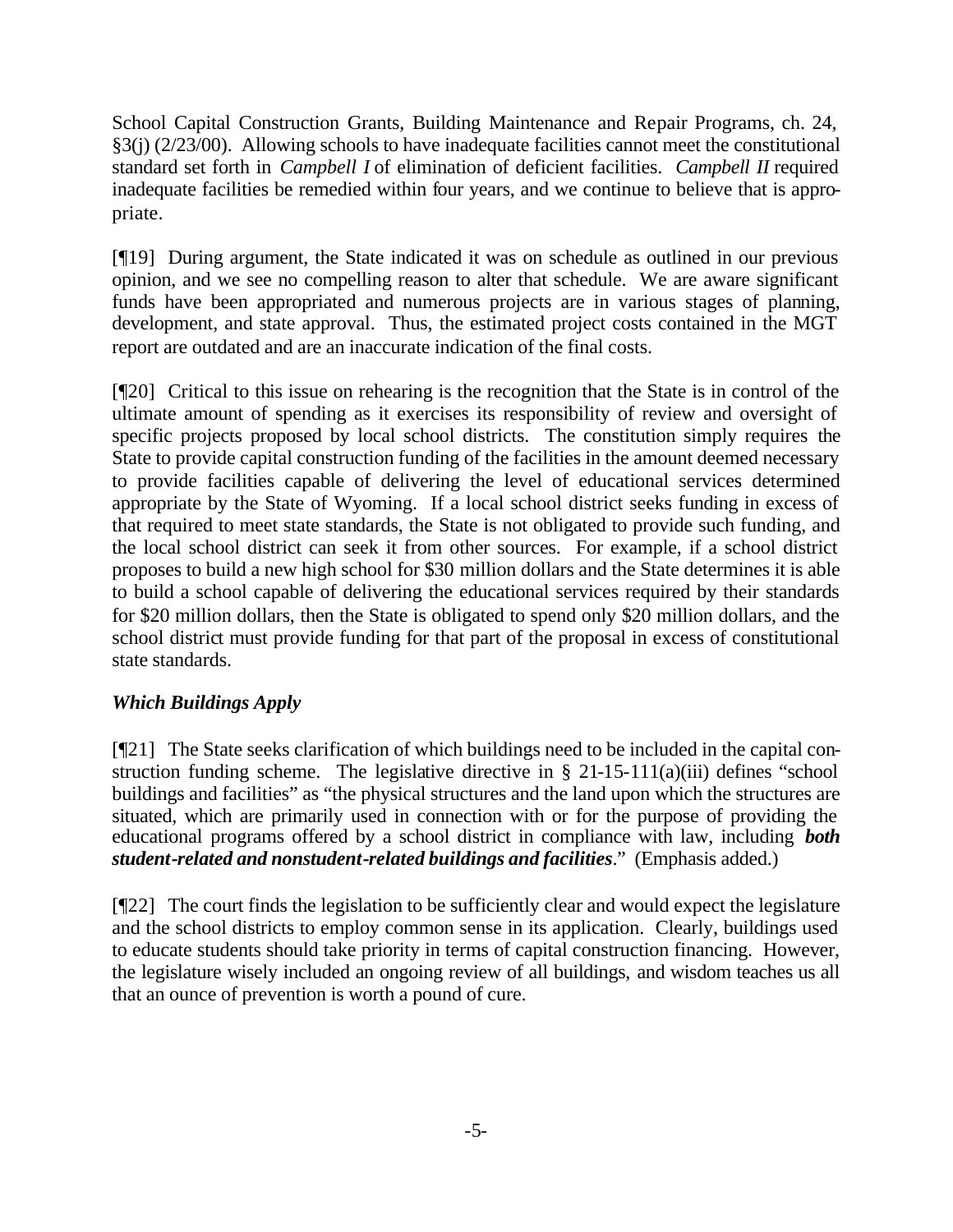## *Construction Infrastructure*

[¶23] The State asked the court to consider its capital construction obligations in light of our state's inability to complete the projects because of a dearth of contractors and labor. Just as with any other litigant before this court, we are unable to rely upon evidence not submitted in the course of trial. Further, it would appear this issue is premature for the court to make subject of an opinion.

## *Summary of Issues Raised on Rehearing*

[¶24] In summary, capital construction funding must continue within the time frame set forth in the *Campbell County II* opinion, with the goal to achieve facilities that need only routine maintenance.

## *Uniform Taxation*

[¶25] Our recent opinion noted that capital construction funding primarily relied upon nonuniform property taxation. The court again advised the legislature of the option of statewide taxation as an alternative method of obtaining capital construction revenues, just as we have since 1971. Despite voiced concerns that the court overstepped its bounds by ordering statewide taxation, clearly our opinion contained no such order. In fact, we stated:

> To date, the Wyoming legislature has limited school funding taxation to property taxes although nothing prohibits it from imposing other taxation or revenue raising mechanisms. That decision, however, is the prerogative of the legislature.

*State v. Campbell County Sch. Dist.*, 2001 WY 19, ¶123, 19 P.3d 518, ¶123. We went on to say that:

> The Wyoming Constitution does not prohibit the state from imposing a statewide mill levy taxation level for capital construction, nor does it limit the number of mills that can be levied for such a fund. It merely requires that it be uniform. Nothing in the state constitution prevents the legislature from raising the entire amount needed of more than \$565 million for capital construction by enacting statutes imposing a new category of statewide mill levy for capital construction at whatever level is required to raise the desired amount of money, and, *if it so desires*, the legislature can act within any time frame including raising all funding in a single year.

*Id.* at  $\P$ 127 (emphasis added and citations omitted).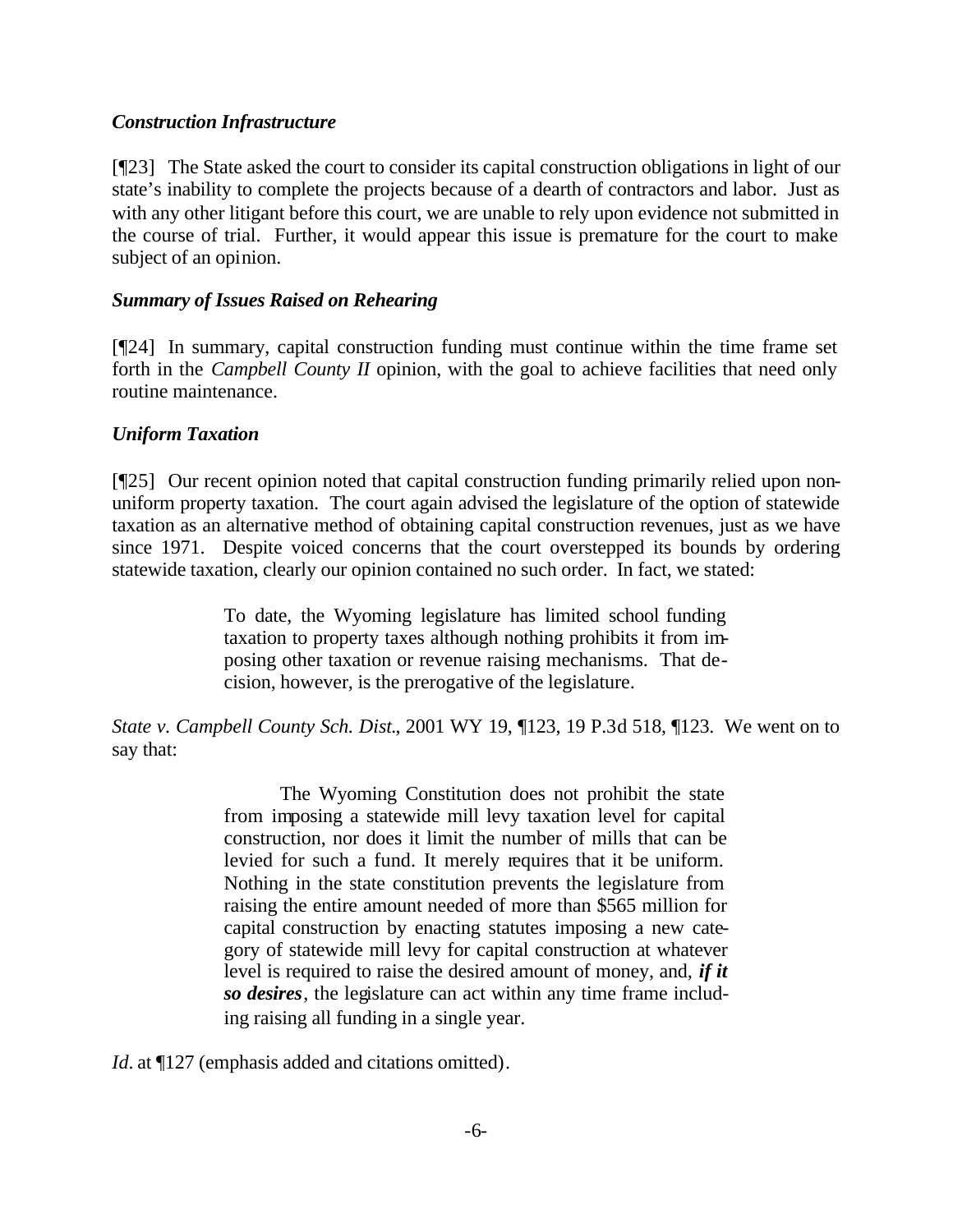# *Bonding and Local Revenues*

[¶26] We agree with WEA that we must clarify that, from the date of our opinion, all bonds in place remain in effect. However, school districts are no longer required to have reached bonded indebtedness of ninety percent (90%) or more of their constitutional debt limitation imposed under Wyoming Constitution, art. 16, § 5 in order to receive state assistance for those capital construction projects identified in the MGT study. In *Campbell II*, we held that the legislature unconstitutionally relied upon local wealth by requiring local school districts to resort first to local resources for capital construction and to bond to ninety percent (90%) of their capacity before becoming eligible for state funding. Wyo. Stat. Ann. § 21-15-111(e) (Lexis 1999).

[¶27] Our decisions have neither eliminated nor reduced "local control" as it exists today. On the contrary, we have recognized a school district's right to rely upon some local funding to serve the purpose of improving the quality of education delivered to its students through innovation or modernization. The Wyoming Constitution permits school districts to impose bonded indebtedness up to a set limit. We have decided that the State cannot take this money from a local school district for any purpose.

## *Continuing Jurisdiction*

[¶28] Historically, and perhaps with even more justification in the present setting, the court has been reluctant to remain involved in ongoing disputes. The purpose for that is our recognition that we are not charged with developing policy or making funding decisions. However, all parties have requested that this court retain jurisdiction. While it is our expectation that our continued jurisdiction will not be necessary, we will accept petitions for resolution of constitutional or statutory interpretations should the parties reach an impasse. It is our expectation that all parties will act in good faith in all matters including requesting or agreeing to any requests for extensions under our previously announced time frames. Finally, the court will consider the appropriateness of appointing a special master in the future should the parties be unable to resolve ongoing disputes.

# *Separation of Powers*

[¶29] This court remains acutely aware of the criticism surrounding the two most recently issued opinions regarding school financing. While all parties now acknowledge that the current method for financing capital construction is unconstitutional, the court's discussion of the funding issues surrounding capital construction was viewed as crossing the lines separating our branches of government in Wyoming.

[¶30] We continue to recognize that it is our duty to declare void all legislation that is unconstitutional. In 1787, Alexander Hamilton stated that it is the duty of courts of justice to declare void all legislative acts contrary to the manifest tenor of the constitution. In *The*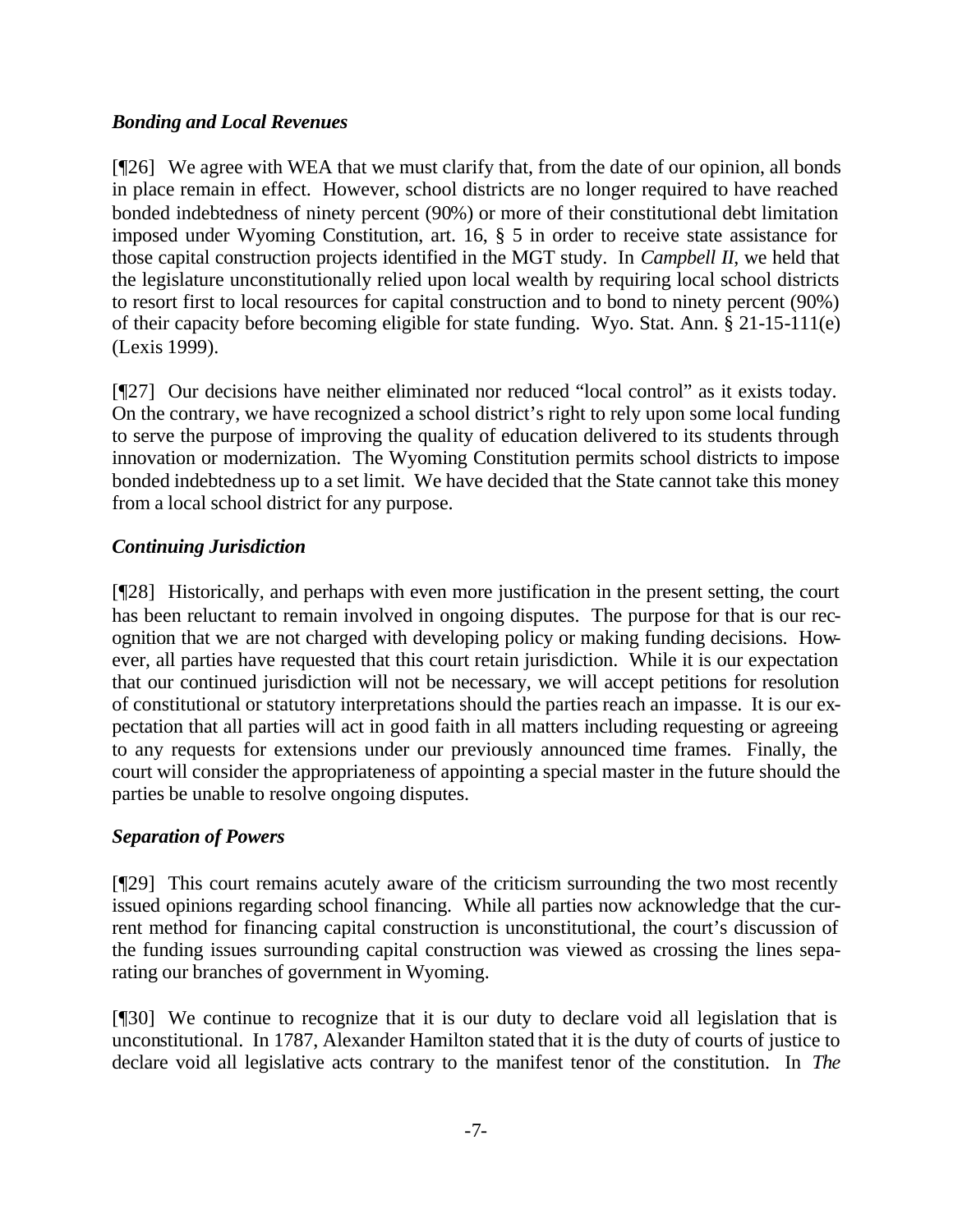Federalist No. 78,<sup>1</sup> Alexander Hamilton described this doctrine to be "of great importance in all the American constitutions," and spoke to "[s]ome perplexity" that had "arisen from an imagination that the doctrine would imply a superiority of the judiciary to the legislative power." Hamilton removed the perplexity in his cogent explanation of the doctrine:

> There is no position which depends on clearer principles, than that every act of a delegated authority, contrary to the tenor of the commission under which it is exercised, is void. No legislative act, therefore, contrary to the constitution, can be valid. To deny this, would be to affirm, that the deputy is greater than his principal; that the servant is above his master; that the representatives of the people are superior to the people themselves; that men, acting by virtue of powers, may do not only what their powers do not authorize, but what they forbid.

> If it be said that the legislative body are themselves the constitutional judges of their own powers, and that the construction they put upon them is conclusive upon the other departments, it may be answered, that this cannot be the natural presumption, where it is not to be collected from any particular provisions in the constitution. It is not otherwise to be supposed, that the constitution could intend to enable the representatives of the people to substitute their *will* to that of their constituents. It is far more rational to suppose, that the courts were designed to be an intermediate body between the people and the legislature, in order, among other things, to keep the latter within the limits assigned to their authority. The interpretation of the laws is the proper and peculiar province of the courts. A constitution is, in fact, and must be, regarded by the judges as a fundamental law. It must therefore belong to them to ascertain its meaning, as well as the meaning of any particular act proceeding from the legislative body. If there should happen to be an irreconcilable variance between the two, that which has the superior obligation and validity ought of course, to be preferred; or in other words, the constitution ought to be preferred to the statute, the intention of the people to the intention of their agents.

> Nor does the conclusion by any means suppose a superiority of the judicial to the legislative power. It only supposes that the power of the people is superior to both; and that where the will of the legislature declared in its statutes, stands in

l

<sup>1</sup> *The Federalist* No. 78, at 577-78 (Alexander Hamilton) (John C. Hamilton ed. 1880).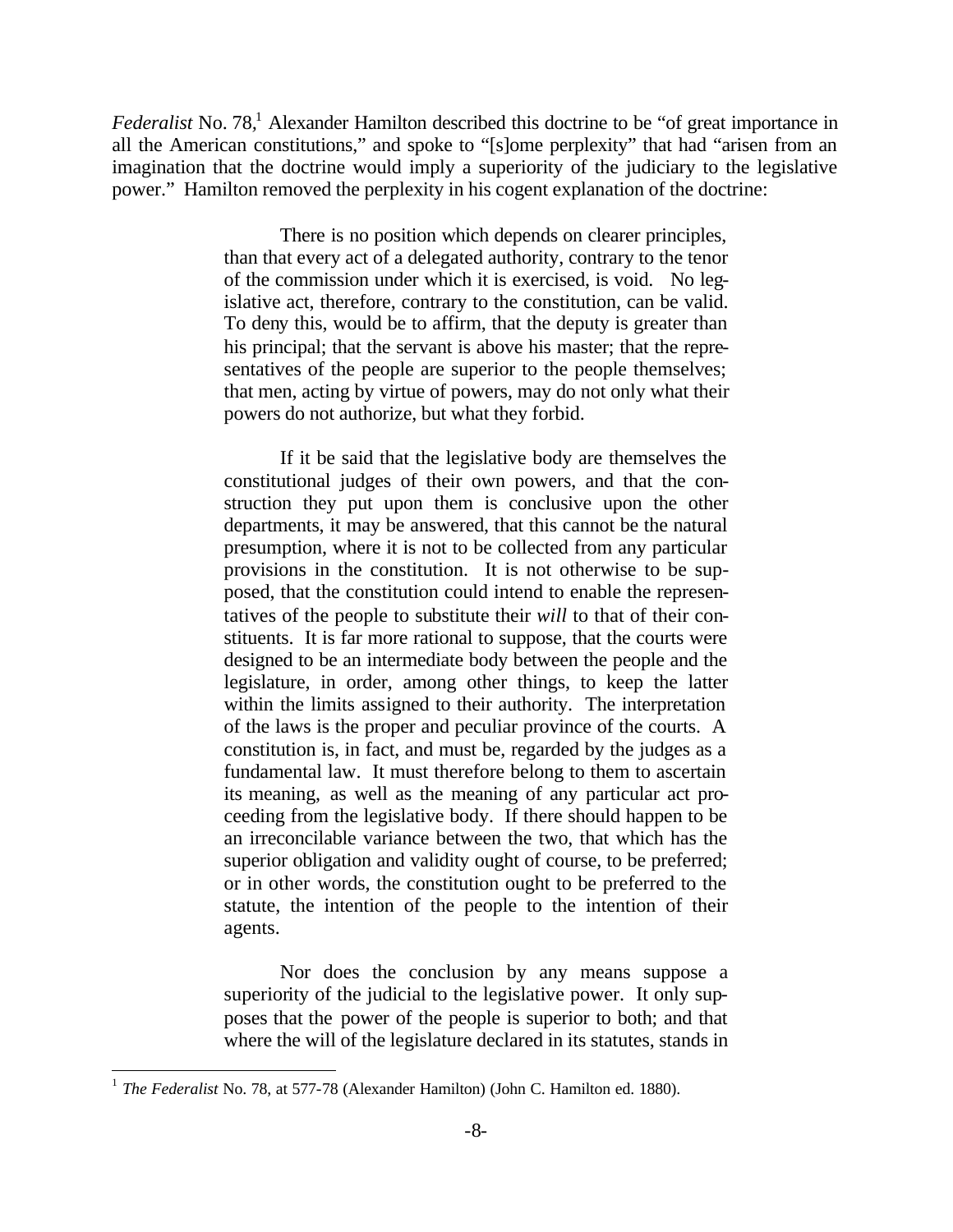opposition to that of the people declared in the constitution, the judges ought to be governed by the latter, rather than the former. They ought to regulate their decisions by the fundamental laws, rather than by those which are not fundamental.

These truths of which Hamilton spoke found expression in *Marbury v. Madison*, 5 U.S. (1 Cranch) 137, 177, 2 L.Ed. 60 (1803), and most state courts, including Wyoming's, have followed this judicial path.

[¶31] Our school finance decisions are the natural result of our understanding and application of the immutable truths of which Hamilton spoke. They have been firmly and faithfully anchored in the plain language of the Wyoming Constitution, a fundamental law established by and expressing the will of the people. Because it falls to us to preserve, protect, and defend the people's fundamental law, we cannot declare valid any legislation which contravenes that fundamental law. To deny this would be to affirm that the people's representatives in the legislature are superior to the people. Where the will of the legislature declared in its school finance statutes stands in opposition to the will of the people declared in their Wyoming Constitution, we are, and must be, governed by the will of the people.

[¶32] While we recognize the legislative and executive branches of Wyoming's state government have broad powers and responsibilities in providing the fundamental right of an education to our children, the powers of each branch of government are bound by the mandates and the constraints of the Wyoming Constitution. "If the executive and legislative branches fail to fulfill their duties in a constitutional manner, the Court too must accept its continuing constitutional *responsibility* . . . for overview . . . of compliance with the constitutional imperative." *Unfulfilled Promises: School Finance Remedies and State Courts,* 104 Harv. L.Rev. 1088 (1991).

[¶33] For thirty years, this court has witnessed the legislature struggle with capital construction issues.Our decisions attempted to provide a framework within which the legislature could achieve a constitutional school financing scheme. However, consistent reiteration of constitutional requirements has proved to be ineffective. The legislature's failure to create a timely remedy consistent with constitutional standards justifies the use of provisional remedies or other equitable powers intended to spur action. *Unfulfilled Promises: School Finance Remedies and State Courts,* 104 Harv. L.Rev. 1086. When insufficient action in the legislative process occurs, judicial monitoring in the remediation phase can help check political process defects and ensure that meaningful relief effectuates the court's decision. *Id.* at 1087. When these defects lead to continued constitutional violations, judicial action is entirely consistent with separation of powers principles and the judicial role.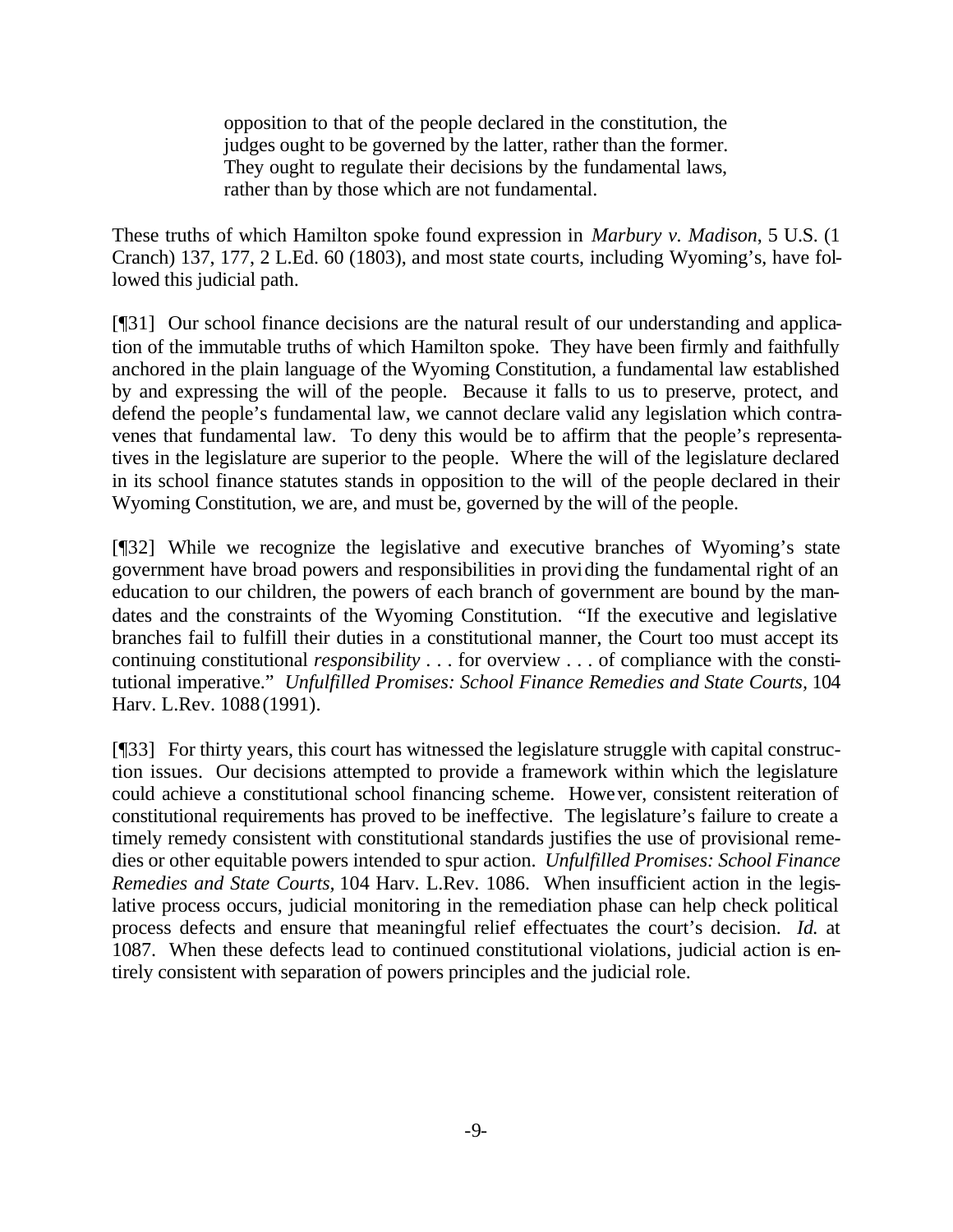"An active judicial role in monitoring remedy formulation is well-rooted in the courts' equitable powers." $[2]$ ... How long a court waits and the degree of intervention exercised will depend upon the facts, such assessments fall squarely within the court's expertise. But staying the judicial hand in the face of continued violation of constitutional rights makes the courts vulnerable to becoming complicit actors in the deprivation of those rights.

## *Id.*

[¶34] Considerations of time and space restrain us from undertaking anything more than an abbreviated and measured response to the view of the dissent that the school finance issues are nonjusticiable political questions which this court should refrain from deciding and leave to the legislature. It asserts that in neither *Campbell I*, our 1995 decision, nor in the instant case, which flows from the earlier case, has this court explained why the matter is not a nonjusticiable political question. More specifically, the dissent focuses the debate on the political question doctrine and mechanically draws on and applies two of six attributes of federal political question doctrine identified in *Baker v. Carr*, 369 U.S. 186, 217, 82 S.Ct. 691, 710, 7 L.Ed.2d 663 (1962), a federal legislative apportionment case in Article III federal courts. The United States Supreme Court there held that the legislative apportionment matter before the federal court was not a nonjusticiable political question. So applying this federal nonjusticiability doctrine, which is of questionable currency as shall be seen, the dissent concludes that this purely state matter is a nonjusticiable political question. There are a number of sound reasons why the federal political question doctrine does not apply here and why this court has not adopted a stance toward that issue.

[¶35] First and foremost, in the *Campbell* litigation the State has never raised or briefed the so-called political question issue. One can scour the State's briefs and oral arguments in these cases, including the instant rehearing, and not find reference to either that discrete doctrine or *Baker*, 369 U.S. 186. Under this court's long-standing precedent, this court will not frame the issues for the litigants and will not consider issues not raised by them and not supported by cogent argument and authoritative citation.

[¶36] Moreover, *Baker* is clearly irrelevant and inapplicable for purposes of state constitutional analysis. The case was decided in 1962, during a time in this nation's history when racial discrimination and malapportionment of representative districts at local, state, and federal levels were two of many causes of inequity in voting patterns across the nation. These causes effectively diluted the voting power of new interest groups and, in many instances, numerical majorities. Some held the view that legislative malapportionment was a

 2 *Swann v. Charlotte-Mecklenburg Bd. of Educ*., 402 U.S. 1, 15, 91 S.Ct. 1267, 1276, 28 L.Ed.2d 554 (1971) ("Once a right and a violation have been shown, the scope of a district court's equitable powers to remedy past wrongs is broad, for breadth and flexibility are inherent in equitable remedies"). *See also Hutto v. Finney*, 437 U.S. 678, 687-88, 98 S.Ct. 2565, 2571-72, 57 L.Ed.2d 522 (1978).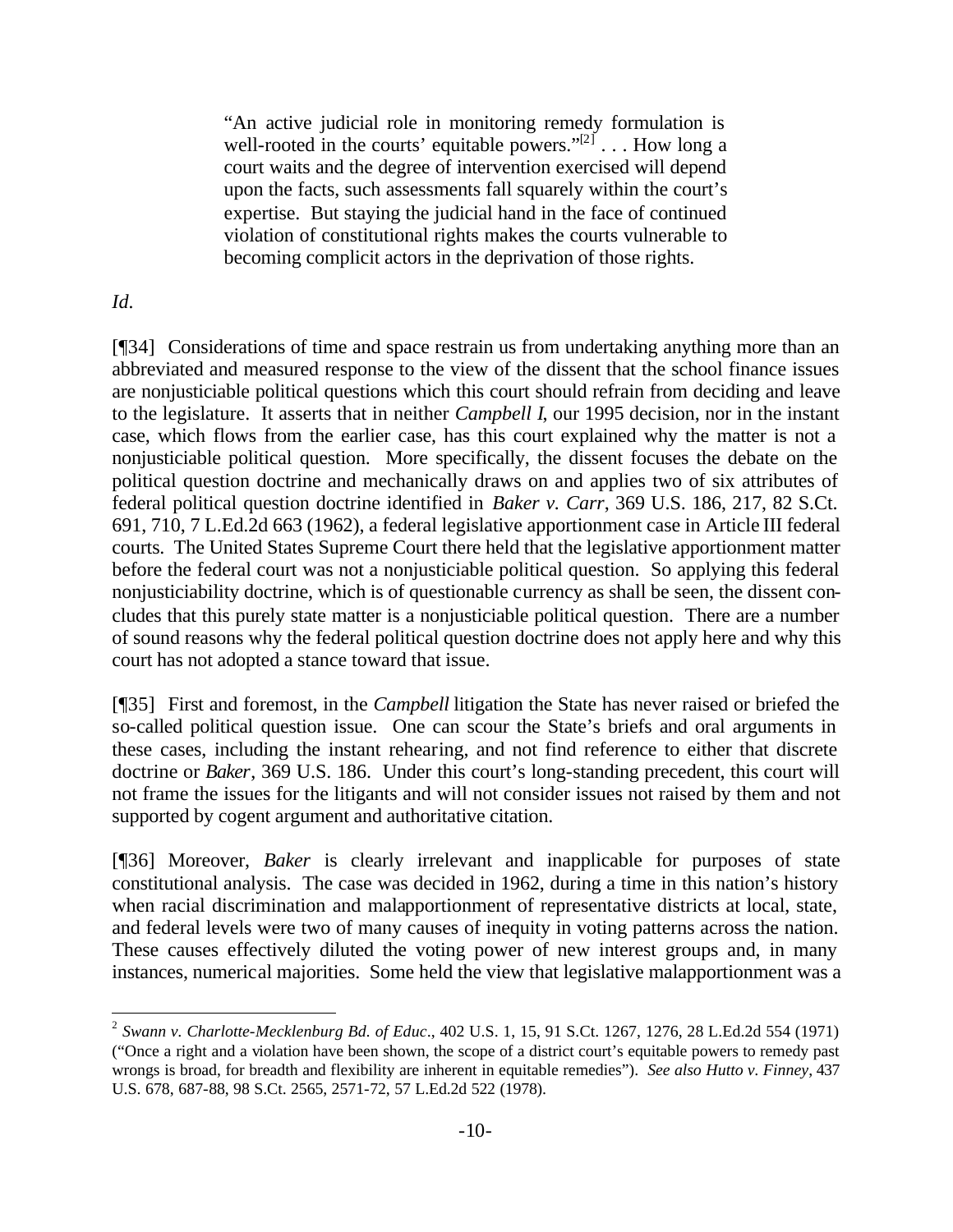political question and courts should not be involved in the "political thicket" surrounding apportionment problems. In *Baker*, an action filed under the federal civil rights act, the plaintiffs claimed that a Tennessee apportionment statute debased their votes and denied them the equal protection of the laws guaranteed them under the federal constitution. The federal district court dismissed the action, holding that the subject matter of the action was not justiciable and the claim not legally cognizable. On certiorari to the United States Supreme Court, Justice William J. Brennan, Jr., on behalf of the Court, focused on the lower court's misunderstanding that because the plaintiffs sought to have a legislative apportionment declared unconstitutional, their action presented a nonjusticiable political question. The Court reversed the lower court's decision, holding that the apportionment challenge presented no nonjusticiable political question. In the course of Justice Brennan's discussion, he reviewed a number of federal political question cases "to expose the attributes of the doctrine—attributes which, in various settings, diverge, combine, appear, and disappear in seeming disorderliness." 369 U.S. at 210, 82 S.Ct. at 706. He emphasized that his review was "undertaken solely to demonstrate that neither singly nor collectively do these cases support a conclusion that this apportionment case is nonjusticiable, [and] we of course do not explore their implications in other contexts." *Id*. His review revealed that the relationship giving rise to the political question "is the relationship between the judiciary and the coordinate branches of the Federal Government, and not the federal judiciary's relationship to the States . . . ." *Id.* He also stressed that "[d]eciding whether a matter has in any measure been committed by the [Federal] Constitution to another branch of government, or whether the action of that branch exceeds whatever authority has been committed, is itself a delicate exercise in constitutional interpretation, and is a responsibility of this Court as ultimate interpreter of the Constitution." *Id*. at 211, 82 S.Ct. at 706. With respect to the attribute of "lack of judicially discoverable and manageable standards," which his review had identified, *id.* at 217, 82 S.Ct. at 710, he observed that "[j]udicial standards under the Equal Protection Clause are well-developed and familiar . . . ." *Id*. at 226, 82 S.Ct. at 715.

[¶37] The federal doctrine of nonjusticiable political question, as discussed and applied in *Baker* and later federal decisions, has no relevancy and application in state constitutional analysis. For example, Justice Brennan himself wrote in 1977:

> And of course state courts that rest their decisions wholly or even partly on state law need not apply federal principles of standing and justiciability that deny litigants access to the courts.

. . . .

. . . [D]ecisions of the [United States Supreme] Court are not, and should not be, dispositive of questions regarding rights guaranteed by counterpart provisions of state law. Accordingly, such decisions are not mechanically applicable to state law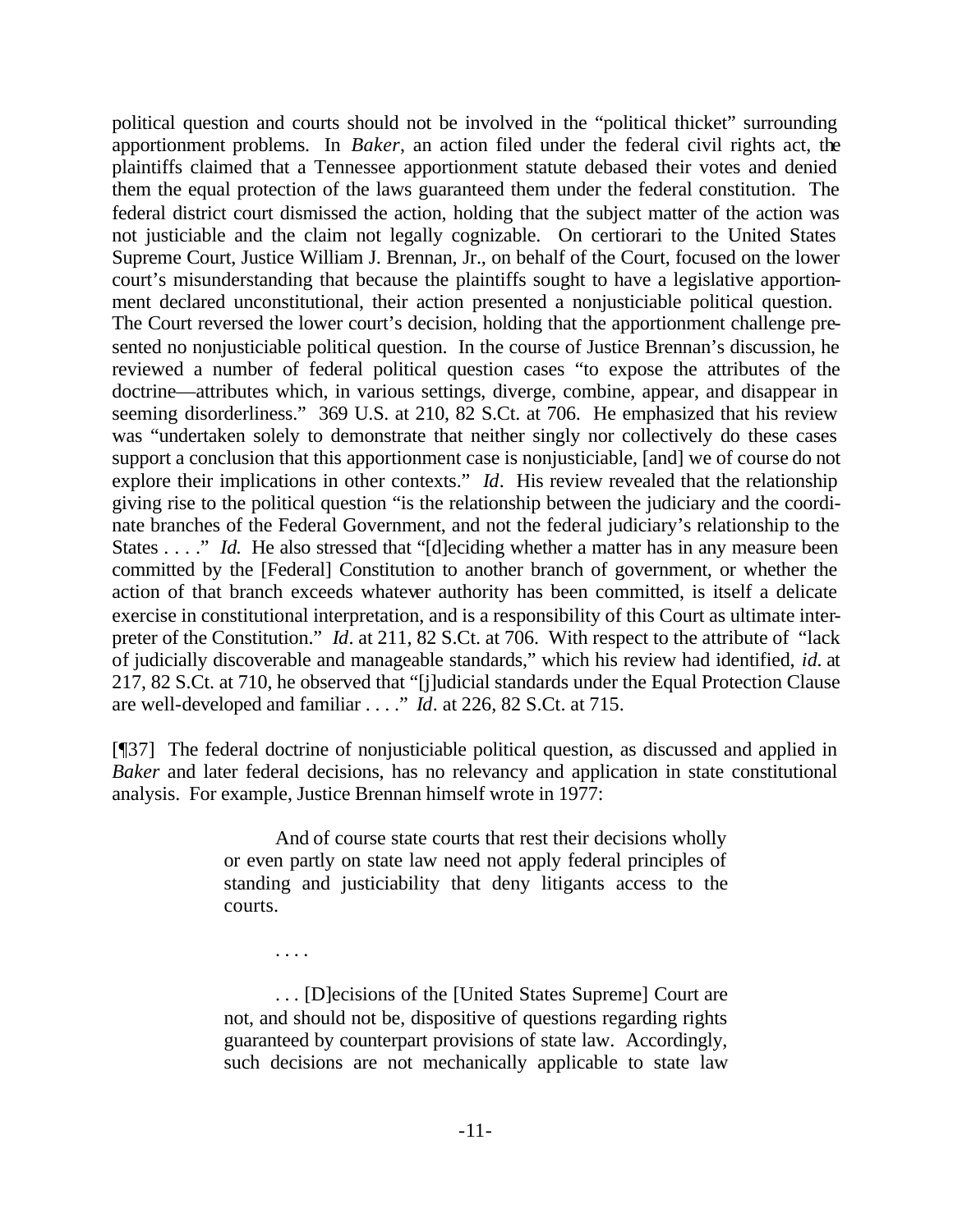issues, and state court judges and the members of the bar seriously err if they so treat them.

William J. Brennan, Jr., *State Constitutions and the Protection of Individual Rights*, 90 Harv. L.Rev. 489, 501-02 (1977).

[¶38] Leading scholars debate whether the political question doctrine even exists, its wisdom and validity, and its scope and rationale. *See, e.g.,* Alexander M. Bickel, *The Supreme Court, 1960 Term—Forward: The Passive Virtues*, 75 Harv. L.Rev. 40 (1961); Gerald Gunther, *The Subtle Vices of the "Passive Virtues"—A Comment on Principle and Expediency in Judicial Review*, 64 Colum. L.Rev. 1 (1964); Louis Henken, *Is There a "Political Question" Doctrine?*" 85 Yale L.J. 597 (1976) (Henken was a law clerk to Justice Frankfurter and a constitutional scholar of the highest stature); Martin H. Redish, *Judicial Review and the "Political Question,"* 79 Nw. U. L.Rev. 1031 (1985); Linda Sandstrom Simard, *Standing Alone: Do We Still Need the Political Question Doctrine?* 100 Dick. L.Rev. 303 (1996); Herbert Wechsler, *Toward Neutral Principles of Constitutional Law*, 73 Harv. L.Rev. 1, 6-9 (1959).

[¶39] Another constitutional scholar of high stature observes several ways in which "the political question doctrine is the most confusing of the justiciability doctrines." Erwin Chemerinsky, *Federal Jurisdiction* 142 (Little, Brown and Co., 2d ed. 1994). He states:

> First, the confusion stems from the fact that the political question doctrine is a misnomer; the federal courts deal with political issues all of the time. . . .

> Second, the political question doctrine is particularly confusing because the [United States Supreme] Court has defined it very differently over the course of American history.

> Finally, and perhaps most importantly, the political question doctrine is confusing because of the [United States Supreme] Court's failure to articulate useful criteria for deciding what subject matter presents a nonjusticiable political question. The classic, oft-quoted, statement of the political question doctrine . . . provided in *Baker v. Carr* . . . seem[s] useless in identifying what constitutes a political question.

*Id.* at 143-45. Explaining this third point, Professor Chemerinsky writes:

. . . .

For example, there is no place in the [Federal] Constitution where the text states that the legislative or executive should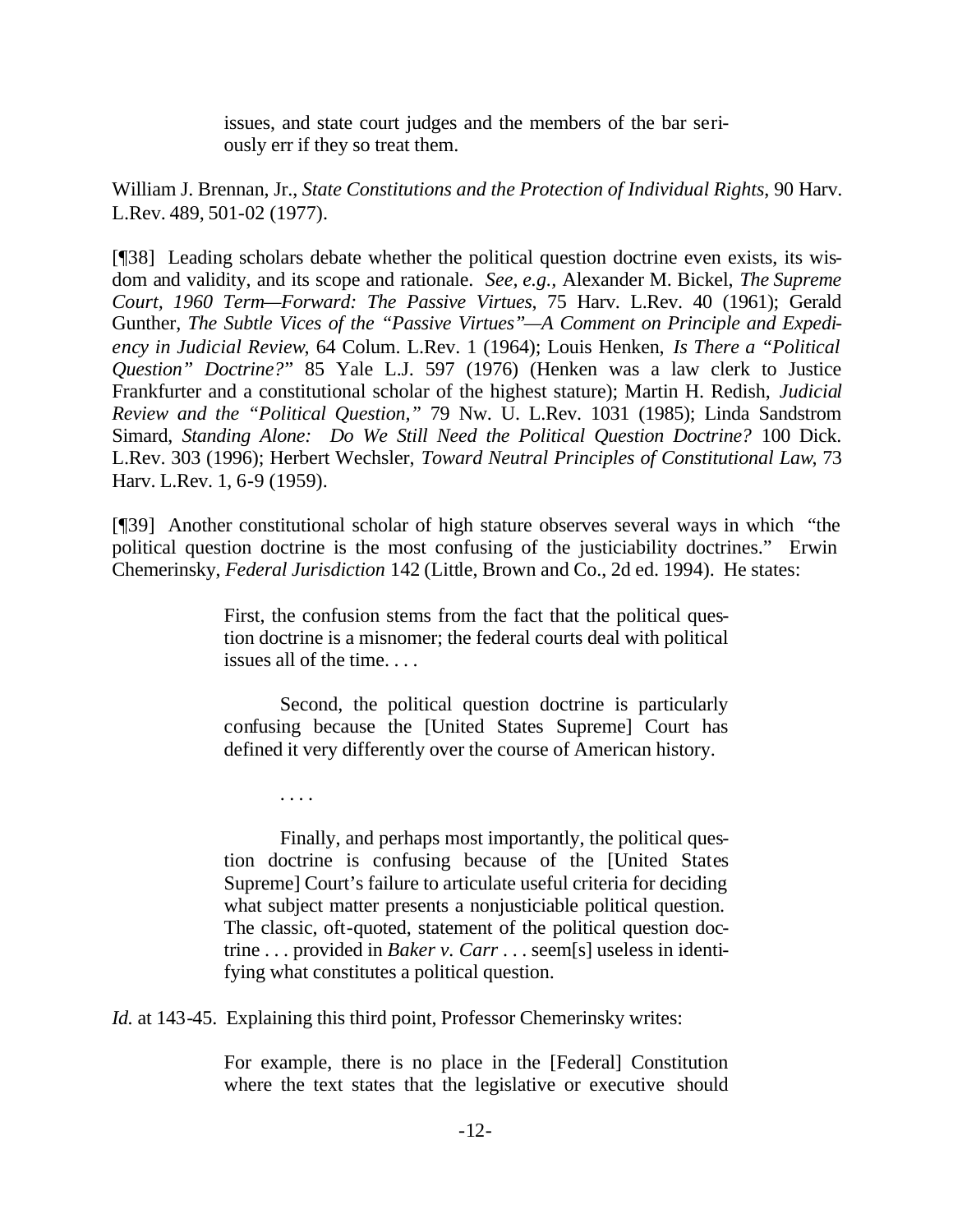decide whether a particular action constitutes a constitutional violation. The [Federal] Constitution does not mention judicial review, much less limit it by creating "textually demonstrable commitments" to other branches of government. Similarly, most important constitutional provisions are written in broad, open-textured language and certainly do not include "judicially discoverable and manageable standards." . . . .

In other words, it is impossible for a court or a commentator to apply the *Baker v. Carr* criteria to identify what cases are political questions. As such, it hardly is surprising that the doctrine is described as confusing and unsatisfactory.

*Id.* at 145. Professor Chemerinsky and other critics of the doctrine conclude that it "should play no role whatsoever in the exercise of the judicial review power." *Id.* at 147 (quoting Martin Redish, *Judicial Review and the "Political Question,"* 79 Nw. U. L.Rev. 1031, 1033 (1985); *see also* Erwin Chemerinsky, *Interpreting the Constitution* 99-105 (1987)).

[¶40] Closer to home, Professor Robert B. Keiter, formerly at the University of Wyoming College of Law and a respected Wyoming state constitutional law scholar, has made a forceful case against the separation-of-powers objection contained in the various nonjusticiability doctrines, such as standing and political question. *See,* Robert B. Keiter*, An Essay on Wyoming Constitutional Interpretation*, 21 Land & Water L.Rev. 527 (1986). He has described in detail the significant institutional differences between the Article III federal courts and the state courts which justify a more expansive judicial review role for Wyoming's courts on public law issues than is appropriate for the federal courts. His concern, which we share, is that as these doctrines develop they should be clearly related to the Wyoming Constitution rather than the federal charter. *Id.* at 541. In the state constitutional law context, Professor Keiter is not alone. *See, e.g.,* Helen Hershkoff, S*tate Courts and the "Passive Virtues": Rethinking the Judicial Function*, 114 Harv. L.Rev. 1834 (2001) ("[S]tate courts, because of their differing institutional and normative position, should not conform their rules of access to those that have developed under Article III. Instead, state systems should take an independent and pragmatic approach to judicial authority in order to facilitate and support their integral and vibrant role in state governance." *Id*. at 1941). It should probably not go unnoticed that Professor Michael Heise, whose law review article on Wyoming's school finance litigation is cited by the dissent, has spoken on the point when he concludes in that article: "[M]y impression is that the weight of scholarly and judicial opinion on this issue decidedly favors the conclusion reached by the Wyoming [Supreme] Court in *Campbell.*" Michael Heise, *Schoolhouses, Courthouses, and Statehouses: Educational Finance, Constitutional Structure, and the Separation of Powers Doctrine*, 33 Land & Water L.Rev. 281, 304 n.141 (1998).

[¶41] Although what we have said to this point should end the matter, let us briefly take one more step and discuss the conclusion in the dissent that judicially discoverable and manage-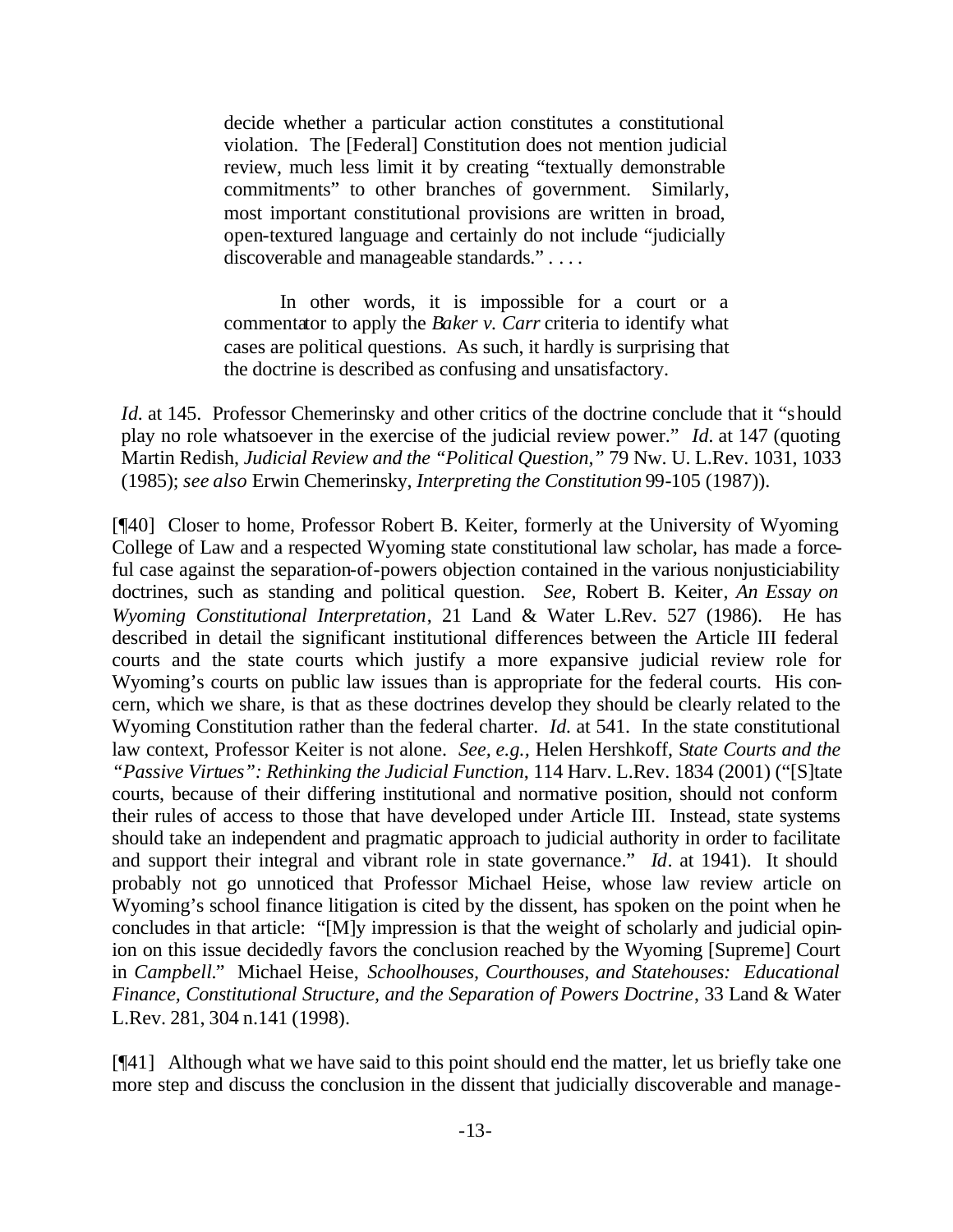able standards do not exist in the education provisions of the Wyoming Constitution. Relying largely on a few dissenting opinions from school finance cases in Ohio, Washington, and South Carolina, and without the benefit of a state constitutional analysis, the dissent describes the words of the framers and ratifiers contained in these provisions as "amorphous," concluding apparently that they have no meaning and express no principles. One need only examine the litany of case law, state and federal, interpreting the broad language of such constitutional provisions as the due process and equal protection provisions and establishing standards on which to invoke the rights enshrined in those fundamental laws to reject the disingenuousness of the "absence-of-standards" rationale. If one were to take seriously this rationale, a huge portion of judicial constitutional review would be without basis. The dissent would invoke the words of Judge Robert Bork to insinuate that this court has succumbed to temptation in its headlong rush to judicial review excess, all the while ignoring that a constitution, whether state or federal, often

states its principles in majestic generalities . . . .

The role of a judge  $\dots$  is to find the meaning of a text—a process which includes finding its degree of generality, which is part of its meaning—and to apply that text to a particular situation, which may be difficult if its meaning is unclear. . . . The problem is most difficult when dealing with the broadly stated provisions of the Bill of Rights. . . . In dealing with such provisions, a judge should state the principle at the level of generality that the text and historical evidence warrant.

. . . .

. . . .

Original understanding [finds] the level of generality that interpretation of the words, structure, and history of the Constitution fairly supports. This is a solution generally applicable to all constitutional provisions as to which historical evidence exists.

Robert H. Bork, *The Tempting of America* 147-50 (The Free Press 1990).

[¶42] Judge Bork believes in, as we do, a "historically rooted" constitution. Judge Bork states:

> The provisions of the Constitution state profound but simple and general ideas. The law laid down in those provisions gradually gains body, substance, doctrines, and distinctions as judges, equipped at first with only those ideas, are forced to confront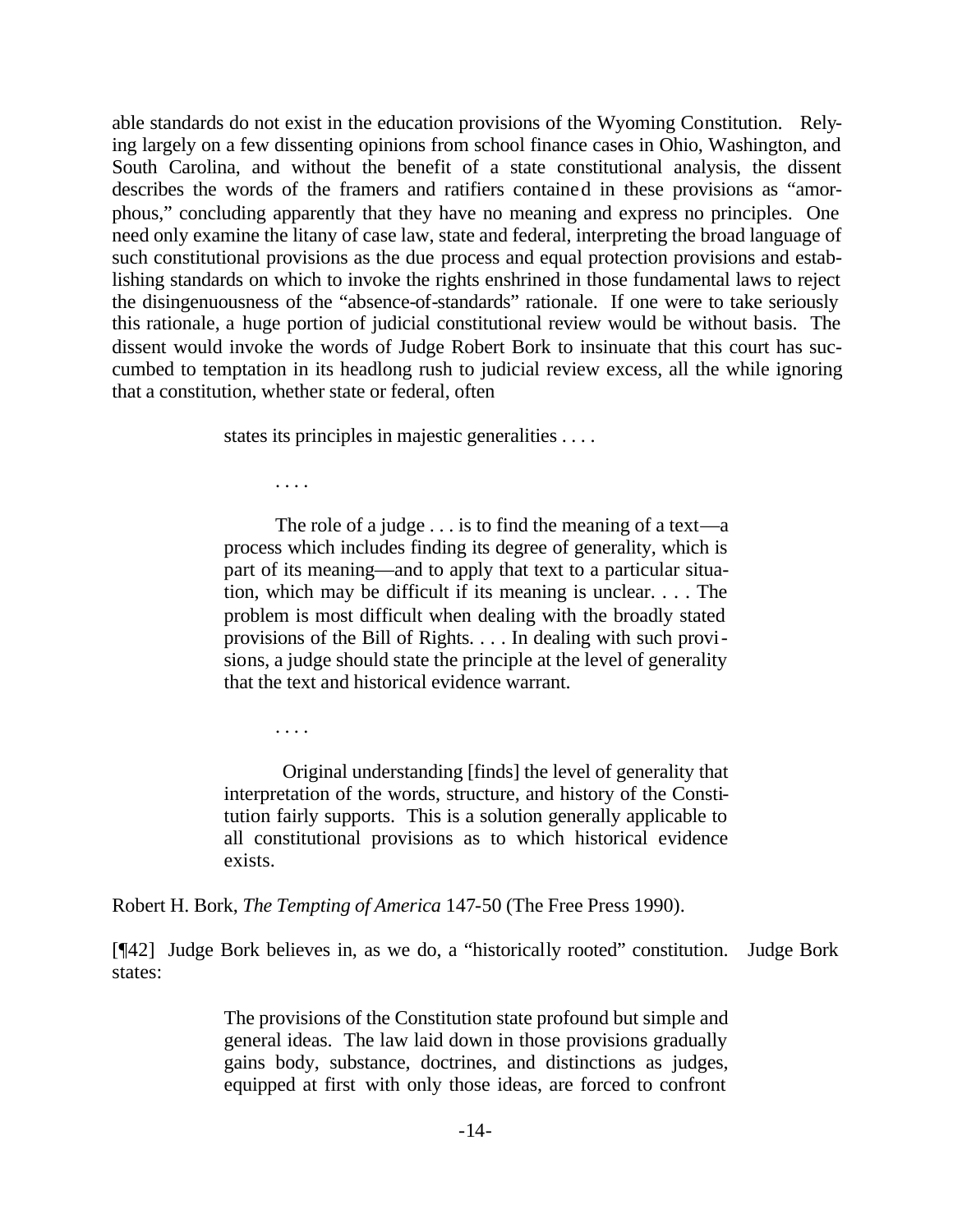new situations and changing circumstances. It is essential, however, that the new developments always be weighed in the light of the lessons history provides about the principles meant to be enforced.

*Id*. at 352. For an illuminating and valuable history lesson on the Wyoming Constitution, *see* Robert B. Keiter and Tim Newcomb, *The Wyoming State Constitution* 1-28 (Greenwood Press 1993).

[¶43] The dissent ignores Judge Bork's counsel that

[a]ll that counts is how the words used in the Constitution would have been understood at the time. The original understanding is thus manifested in the words used and in secondary materials, such as debates at the conventions, public discussion, newspaper articles, dictionaries in use at the time, and the like. Almost no one would deny this; in fact almost everyone would find it obvious to the point of thinking it fatuous to state the matter . . . .

. . . .

. . . [L]awyers and judges should seek in the Constitution what they seek in other legal texts: the original meaning of the words.

Bork, *supra,* at 144-45. As the constitutional decisions of this court reveal, from *Rasmussen v. Baker*, 7 Wyo. 117, 50 P. 819 (1897), to the present, this court has heeded this counsel. In *Campbell I* in particular did this court analyze the words of the education provisions of our state constitution using a sound methodology of constitutional analysis to achieve the understanding of the text manifested in the words used and in secondary materials. The petitioners have challenged neither the analysis nor the resulting understanding. The proclamation that these words of the framers and ratifiers—the people—have no judicially discoverable meaning, commits the very heresy that Judge Bork condemns:

> The heresy, which dislocates the constitutional system, is that the ratifiers' original understanding of what the Constitution means is no longer of controlling, or perhaps of any, importance.  $\ldots$  The result is a belief  $\ldots$  that judges may  $\ldots$  destroy old [principles], thus altering the principles actually to be found in the Constitution.

Bork, *supra,* at 6.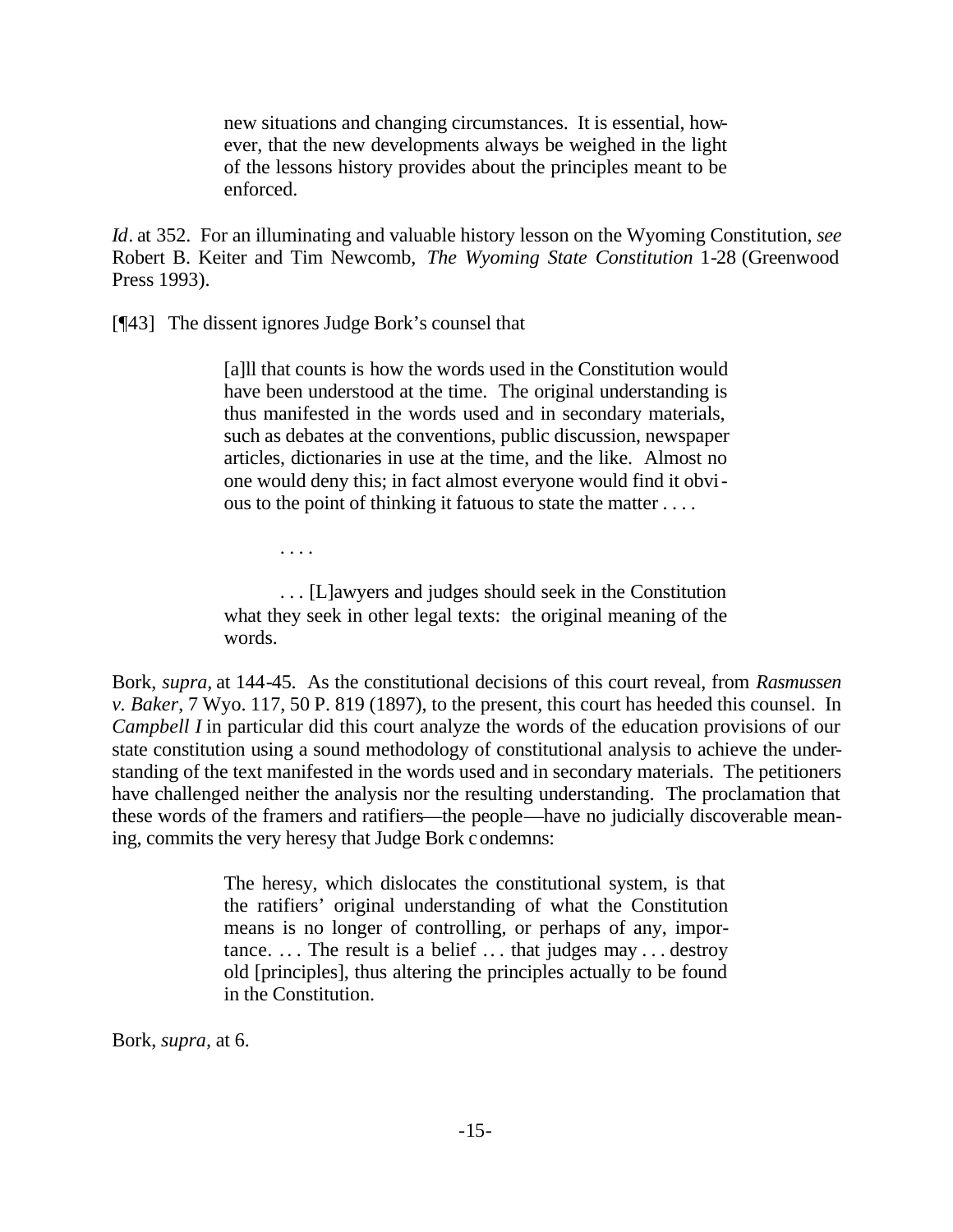[¶44] Joining with his former federal court of appeals colleague in this condemnation, Justice Antonin Scalia has written:

> Not that I agree with, or even take very seriously, the intricately elaborated scholarly criticisms to the effect that (believe it or not) words have no meaning. They have meaning enough, as the scholarly critics themselves must surely believe when they choose to express their views in text rather than music. But what *is* true is that it is often exceedingly difficult to plumb the original understanding of an ancient text. Properly done, the task requires the consideration of an enormous mass of material . . . . Even beyond that, it requires an evaluation of the reliability of that material . . . . And further still, it requires immersing oneself in the political and intellectual atmosphere of the time somehow placing out of mind knowledge that we have which an earlier age did not, and putting on beliefs, attitudes, philosophies, prejudices and loyalties that are not those of our day. It is, in short, a task sometimes better suited to the historian than the lawyer.

Antonin Scalia, *Originalism: The Lesser Evil*, 57 Cincinnati L.Rev. 849, 856-57 (1989).

[¶45] Finally, to put a fine point on the subject, we are reminded of Judge Bork's counsel, after favorably offering *Brown v. Board of Education*, 347 U.S. 483, 492-95, 74 S.Ct. 686, 690-92, 98 L.Ed. 873 (1954), as a worthy example of a court correctly applying an old principle according to a new understanding of a social situation. He warned:

> The important thing, the ultimate consideration, is the constitutional freedom that is given into our keeping. A judge who refuses to see new threats to an established constitutional value, and hence provides a crabbed interpretation that robs a provision of its full, fair and reasonable meaning, fails in his judicial duty. That duty, I repeat, is to ensure that the powers and freedoms the framers [and ratifiers] specified are made effective in today's circumstances. The evolution of doctrine to accomplish that end contravenes no postulate of judicial restraint.

*Ollman v. Evans*, 750 F.2d 970, 996 (D.C. Cir. 1984) (Bork, J., concurring). This court's constitutional analysis in this on-going litigation contravenes no postulate of judicial restraint.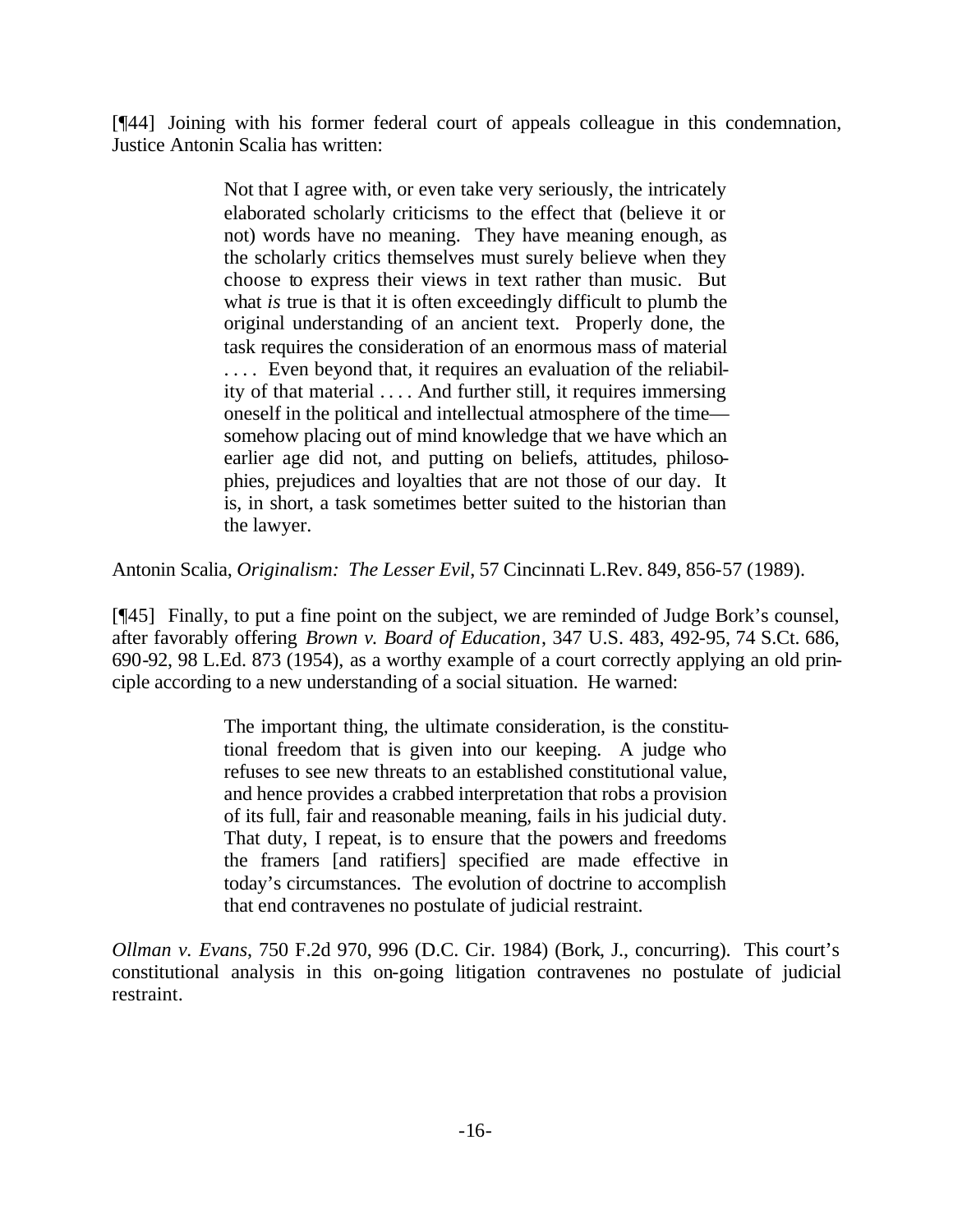# *Conclusion*

[¶46] This court remains cognizant that just as all should recognize that our state's schools are the experts in providing an education to our children, all must recognize and rely upon the legislature's constitutionally granted authority and experience in designing and implementing our state's educational system. We refuse to believe that legislators do not consider our children's right to education as fundamental and important. Nor can we imagine that legislators will deliberately fail to uniformly assess through their chosen methodology the level of funds necessary to complete the capital construction goals identified through their plan and classified by this court as constitutionally required.

[¶47] As the school districts and the legislature combine their efforts to implement the legislative plan for capital construction, these fundamental precepts apply. First, the State is responsible for funding capital construction of facilities to the level deemed adequate by state standards. Second, the Legislature is in control of the ultimate amount of spending as it exercises its responsibility of review and oversight of specific projects proposed by local school districts. Third, local school districts may supply revenue in excess of Legislative spending. Lastly, local bonded indebtedness is no longer required.

[¶48] The effort we all must maintain as citizens and officials is to remain focused on the very purpose those who created the constitution of this state sought: the adequate and equal opportunity for education of our children. When that purpose is given its proper place in our priority for our future as a state, open discussion of divergent points of view will inevitably lead to better resolution of issues in education. Our history must not be based on a legacy of school finance cases laid on the doorstep of the supreme court, but rather on the considerate resolution of never-ending challenges we all face as responsible adults when providing for our children.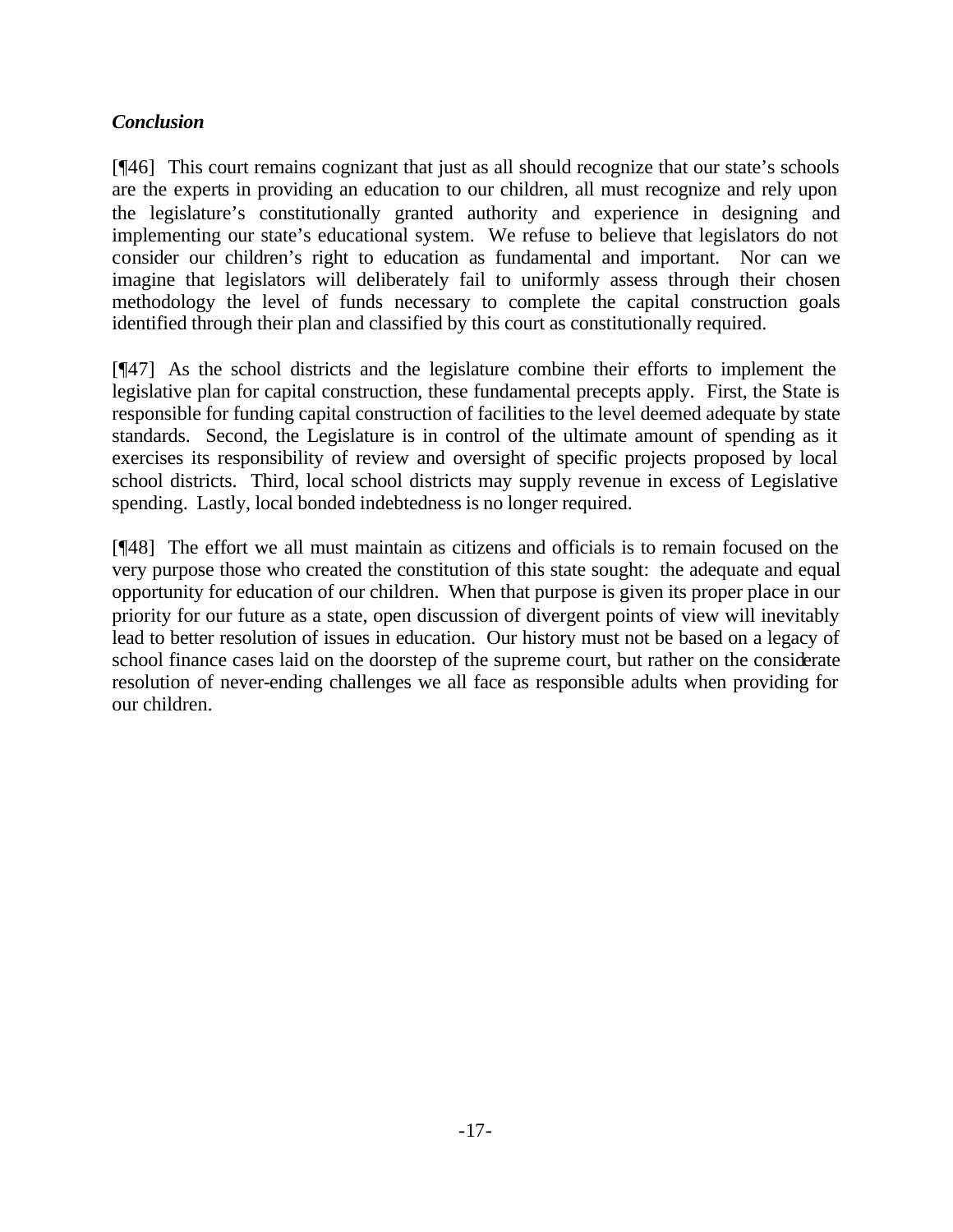## **VOIGT, Justice, dissenting.**

[¶49] I respectfully dissent.

[¶50] The State's Petition for Rehearing raises five issues:

1. The Court took judicial notice of partial or incomplete documents in arriving at the conclusion that Wyoming's legislative and executive branches have shirked their duties. The Court should consider the complete documents which demonstrate significant progress and appropriations for capital construction.

2. The Court's conclusion that scores of ". . . 90 or above for building condition, . . . assure each facility achieves a rating of 'good'" is erroneous. The consequences of that finding are significant.

3. The ambiguous language of the opinion invites interpretation that the Court intended all buildings owned by school districts, regardless of use, achieve minimum MGT scores.

4. In connection with the directive by the Court for the Legislature to expend \$563 million (in 1998 dollars) on capital construction programs, the Court's premise that the State of Wyoming has the design and construction industry infrastructure to accommodate such a directive is questionable, and the consequences of the directive on the cost of constructing educational facilities and the potential adverse impact on the quality of work to be performed appear not to have been considered.

5. The advisability of directing equal branches of Wyoming state government to adopt and implement specific policy prescriptions appears not to have been given the consideration it deserves.

I will direct my attention to the fifth issue because it should be dispositive of this case.

[¶51] Wyoming is far from alone in its historic reliance upon local property taxes for education funding. And Wyoming is far from alone in having had to come to grips with the resulting funding disparities. By 1995, no less than thirty-three of the fifty states had addressed school finance in their state courts. Peter Enrich, *Leaving Equality Behind: New Directions in School Finance Reform*, 48 Vand. L. Rev. 101, 185-94 (1995). Commentators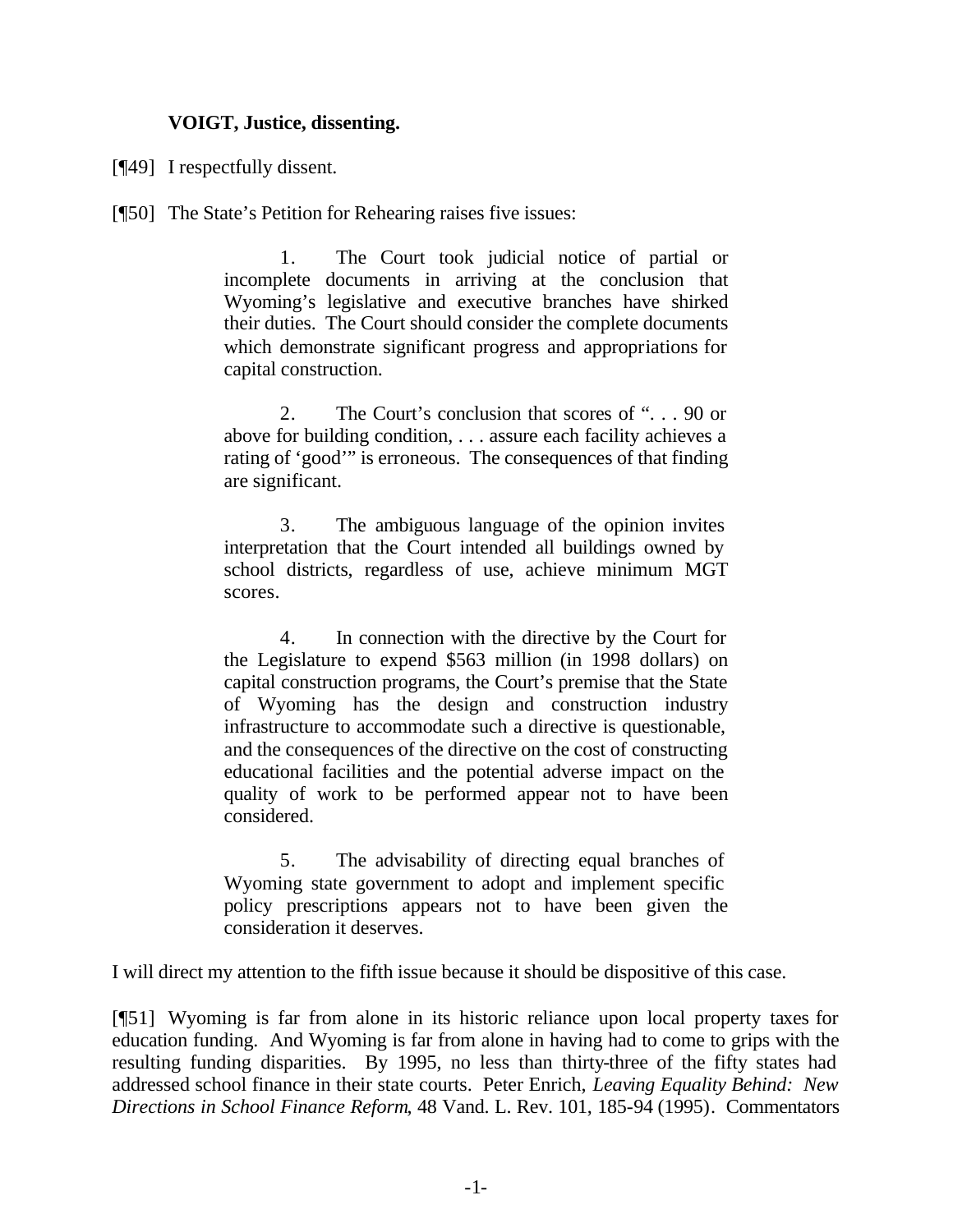have recognized three "waves" of school finance litigation in the past several decades. Before 1973, plaintiffs emphasized the equal protection clause of the United States Constitution. During the second wave, lasting approximately from 1973 to 1989, the focus of such cases shifted to the education and equal protection clauses of the various state constitutions. Finally, and continuing today, state court cases have centered on the education clauses of state constitutions. Jennifer L. Fogle, Note, *Abbeville County School District v. State: The Right to a Minimally Adequate Education in South Carolina*, 51 S.C. L. Rev. 781, 789-90 (2000).

[¶52] The shift from federal to state constitutional analysis had its genesis in a United States Supreme Court case:

> Predictably, citizens suffering from inadequate and inequitable education finance sought redress in the courts. While education finance questions have been litigated since at least 1912, the modern era of education finance begins in 1971 with *Serrano v. Priest*, [5 Cal.3d 584, 96 Cal.Rptr. 601, 487 P.2d 1241 (1971)]. The California Supreme Court relied on both the federal and state constitutions in holding that California's property wealth-based finance scheme violated the respective equal protection clauses. The California Supreme Court's federal equal protection analysis regarding the Federal Constitution was negated, however, when the United States Supreme Court in *San Antonio Independent School District v. Rodriguez*, [411 U.S. 1, 93 S.Ct. 1278, 36 L.Ed.2d 16 (1973)] held that there is no fundamental right to education under the Federal Constitution.

> The Supreme Court's opinion in *Rodriguez* was of great import. First and foremost, the *Rodriguez* opinion expressly consigned the question of education finance to the states. Second, the *Rodriguez* Court determined, five Justices to four, that education is not a fundamental right under the Federal Constitution for equal protection purposes. By finding that education is not a fundamental right under the Federal Constitution, yet simultaneously recognizing the critical importance of education and urging states to address the problems of education finance, the Court presented state courts that would subsequently hear education finance cases with a textbook opportunity to fulfill the ideals of the new judicial federalism.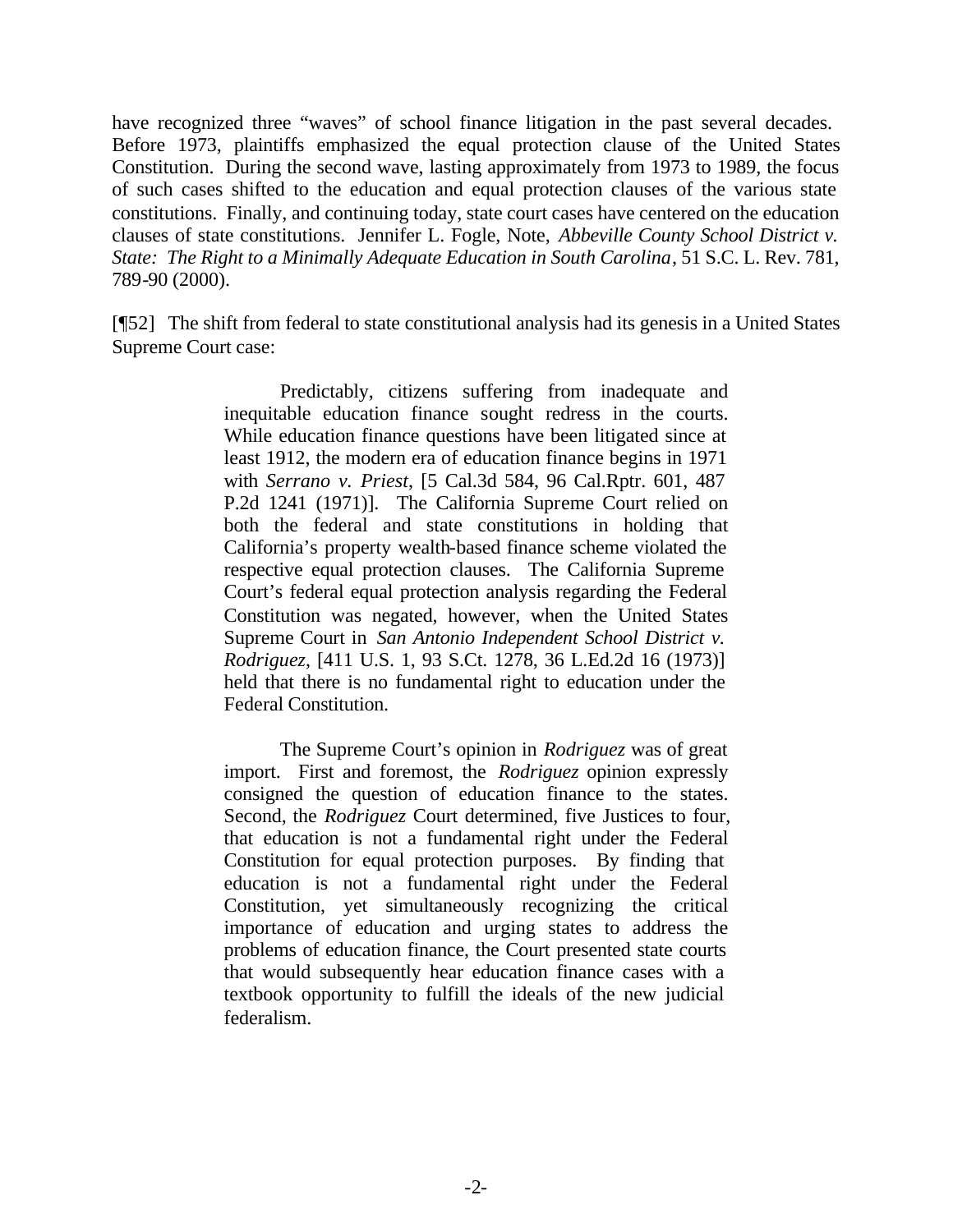Michael D. Blanchard, *The New Judicial Federalism: Deference Masquerading as Discourse and the Tyranny of the Locality in State Judicial Review of Education Finance*, 60 U. Pitt. L. Rev. 231, 244-45 (1998) (footnotes omitted).<sup>1</sup>

[¶53] The importance of education to the citizens of Wyoming is reflected in the numerous references to public education in the Wyoming Constitution. Three sections are particularly pertinent to the present case. Wyo. Const. art. 1, entitled "Declaration of Rights," contains Section 23, entitled "Education," which reads as follows:

> The right of the citizens to opportunities for education should have practical recognition. The legislature shall suitably encourage means and agencies calculated to advance the sciences and liberal arts.

In Wyo. Const. art. 7, which is devoted wholly to education, two sections bear directly on the issues at hand:

#### **§ 1. Legislature to provide for public schools.**

The legislature shall provide for the establishment and maintenance of a complete and uniform system of public instruction, embracing free elementary schools of every needed kind and grade, a university with such technical and professional departments as the public good may require and the means of the state allow, and such other institutions as may be necessary.

#### **§ 9. Taxation for schools.**

The legislature shall make such further provision by taxation or otherwise, as with the income arising from the general school fund will create and maintain a thorough and efficient system of public schools, adequate to the proper

l

Michael D. Blanchard, *supra*, 60 U. Pitt. L. Rev. at 232.

<sup>1</sup> Blanchard identifies this "new judicial federalism" as follows:

Proponents of the new judicial federalism envision vigorous state constitutional protection of individual rights implicating an increase in the scope of judicial power among state courts. The new judicial federalism requires that the sphere of state courts' influence expand to compensate for the perceived restraint exercised by the federal judiciary, causing state courts to enhance their review of legislative measures under a revitalized state constitution. The new judicial federalism has thus stirred the coals of an old problem—the legitimate extent of judicial review—in the (renewed) context of state constitutional jurisprudence.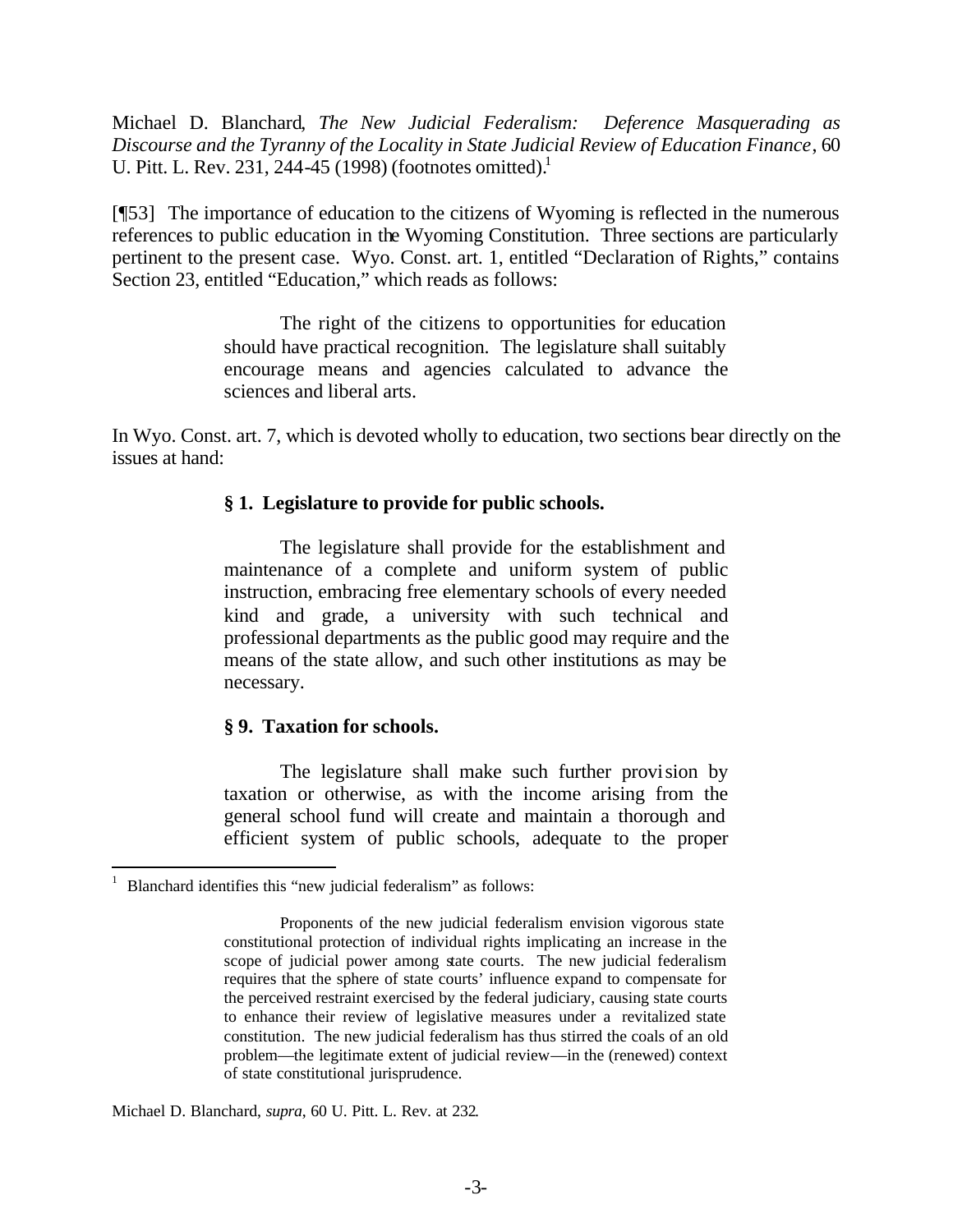instruction of all youth of the state, between the ages of six and twenty-one years, free of charge; and in view of such provision so made, the legislature shall require that every child of sufficient physical and mental ability shall attend a public school during the period between six and eighteen years or a time equivalent to three years, unless educated by other means.

[¶54] It is in the interpretation and application of these constitutional mandates that the separate branches of Wyoming's government now are at loggerheads. It may or may not be comforting to know that neither the legislature nor the courts are "at fault" for this conflict. It is the natural result of the litigation spawned by local property tax funding of a state's school system. This realization should, perhaps, help to tone down some of the public rhetoric directed toward the litigants and the courts.

[¶55] The process whereby courts determine the constitutionality of statutes is called "judicial review."<sup>2</sup> Judicial review is now an accepted part of American jurisprudence, but that was not always the case.

> Early constitutions preferred to give the lion's share of power to the legislature. In the light of American political history, this was only natural. The colonial governor—and the judiciary, to a certain extent—represented foreign domination. The assemblies, on the other hand, were the voice of local influentials. The Pennsylvania constitution of 1776 gave "supreme legislative power" to a single house of representatives. No upper house or governor's veto checked its power. Over the course of the years, however, the states became somewhat disillusioned with legislative supremacy. The governor was one beneficiary of this movement. Typically, he gained a longer term of office and the veto power (which the federal President had from the start). Judicial power, too, increased at the legislature's expense. Judicial power took the form called judicial review—review, through private litigation, of acts of other branches of government; with the right to declare these acts void, if, in the judges' opinion, they were unauthorized by the constitution. Judicial review fed on constitutional detail; the more clauses a constitution contained, especially clauses that did something more than merely set out the basic frame of government, the more potential occasions for the exercise of the power of review.

l

<sup>&</sup>lt;sup>2</sup> "The Courts become involved in executive or legislative functions only by virtue of judicial review." *State ex rel. Motor Vehicle Div. v. Holtz*, 674 P.2d 732, 742 (Wyo. 1983).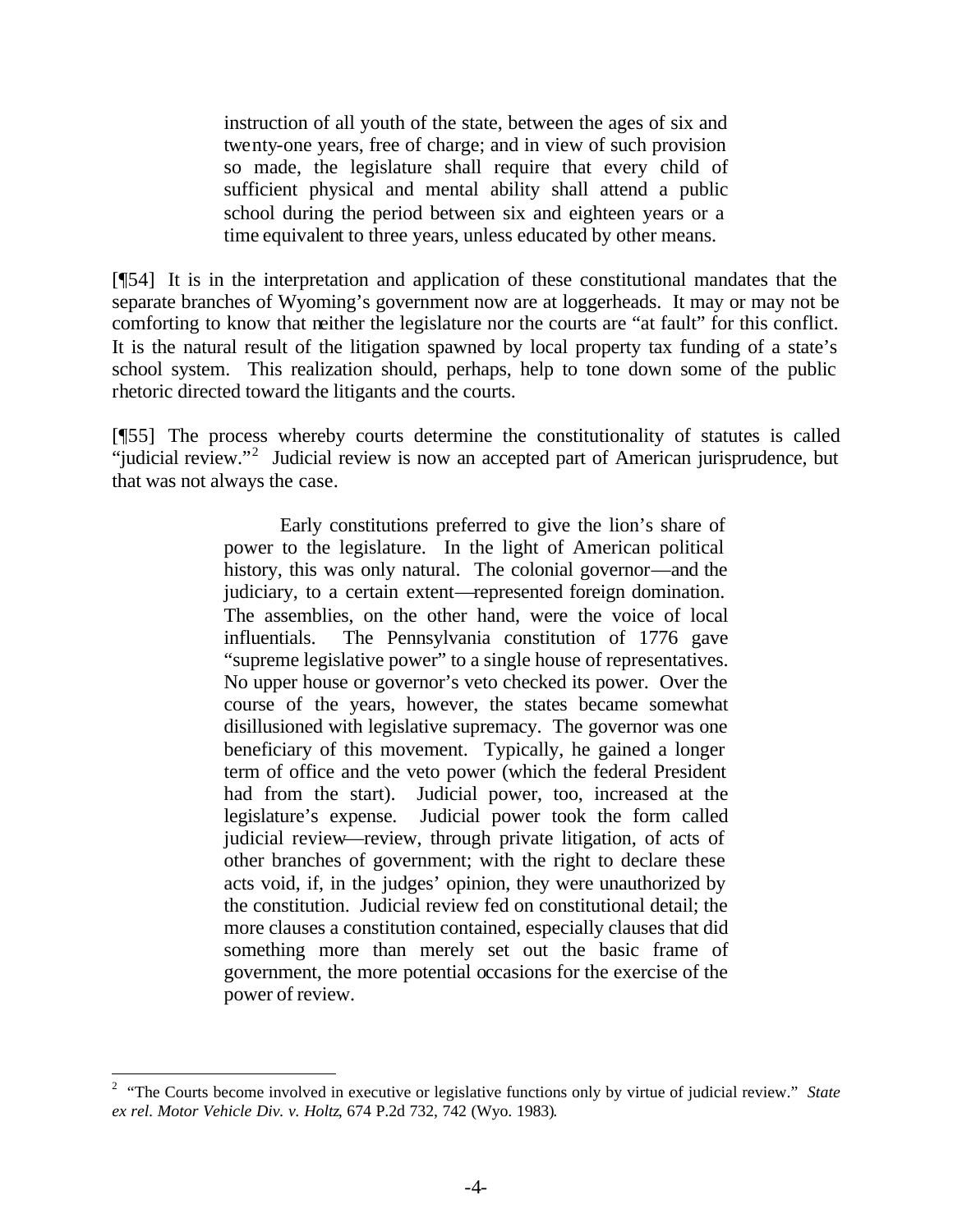Lawrence M. Friedman, *A History of American Law* 106-07 (Simon and Schuster 1973) (footnote omitted).

[¶56] The boundaries of judicial review are not universally recognized or well defined, at either the state or the federal level. The following comments, though made about the United States Constitution, are equally applicable to the Wyoming Constitution:

> The Framers, it is fair to say, failed to think through the power of judicial review and its ramifications for constitutional politics. \* \* \*

> \* \* \* The Constitution, of course, is not self-interpreting and crucial principles—such as judicial review, separation of powers, and federalism—are presupposed rather than spelled out. Moreover, in creating separate institutions that share specific and delegated powers, the Constitution amounts to a prescription for political struggle and an invitation for an ongoing debate about enduring constitutional principles.

II David M. O'Brien, *Constitutional Law and Politics* 25 (W.W. Norton Co. 1991). This struggle and debate began almost immediately after the constitutional convention as the fight over ratification was taken to the states. The following quotes, the first from Robert Yates, an opponent of the new constitution, and the second from Alexander Hamilton, a supporter of the new constitution, should help to place in historical perspective Wyoming's current controversy over the proper role of the judiciary:

Robert Yates:

"There is no authority that can remove [supreme court justices], and they cannot be controuled by the laws of the legislature. In short, they are independent of the people, of the legislature, and of every power under heaven. Men placed in this situation will generally soon feel themselves independent of heaven itself . . ..

And in their decisions they will not confine themselves to any fixed or established rules, but will determine, according to what appears to them, the reason and spirit of the constitution. The opinions of the supreme court, whatever they may be, will have the force of law; because there is no power provided in the constitution, that can correct their errors, or controul their adjudications. From this court there is no appeal."

Alexander Hamilton: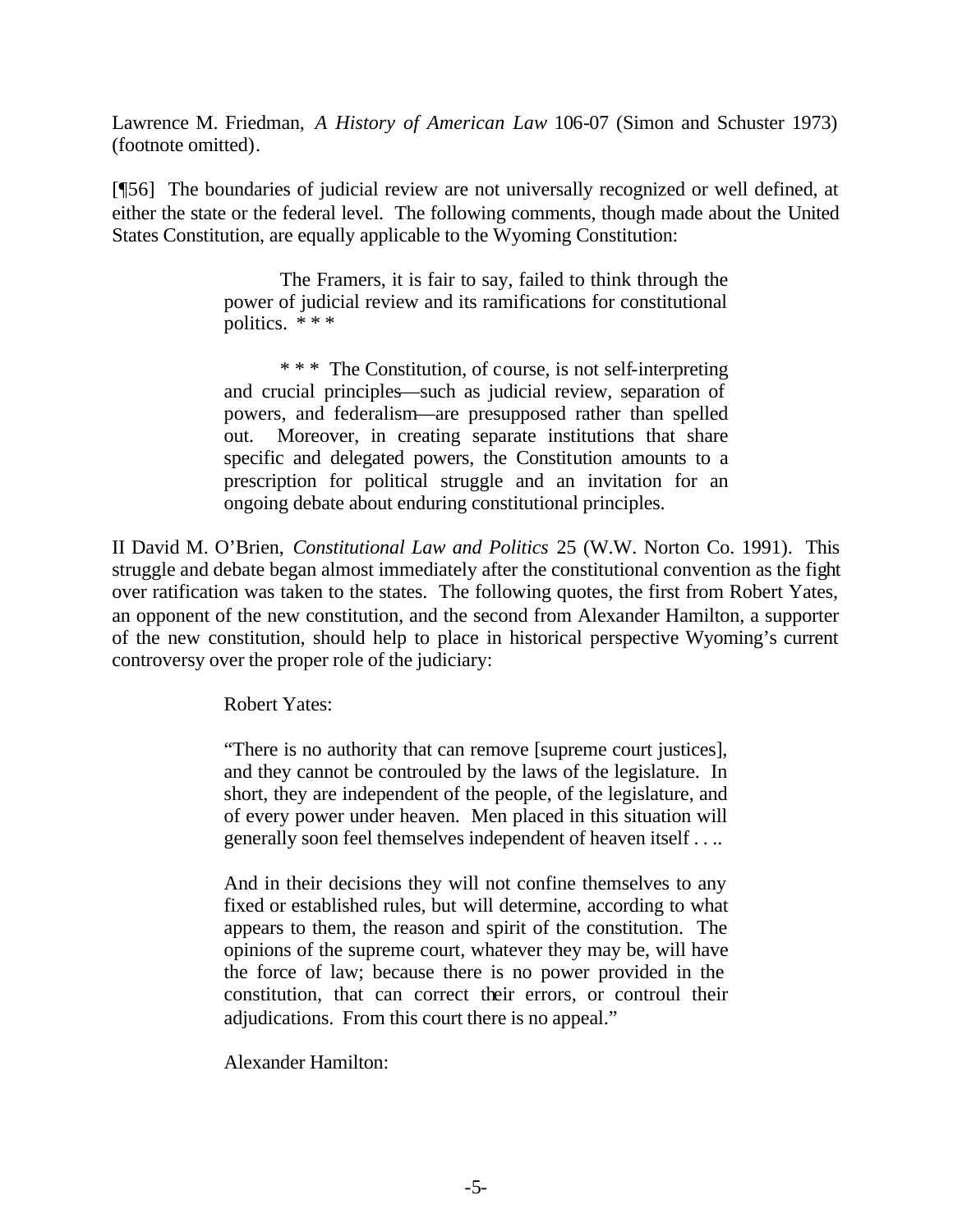"Whoever attentively considers the different departments of power must perceive, that in a government in which they are separated from each other, the judiciary, from the nature of its functions, will always be the least dangerous to the political rights of the constitution; because it will be least in a capacity to annoy or injure them. The executive not only dispenses the honors, but holds the sword of the community. The legislature not only commands the purse, but prescribes the rules by which the duties and rights of every citizen are to be regulated. The judiciary on the contrary has no influence over either the sword or the purse, no direction either of the strength or of the wealth of the society, and can take no active resolution whatever. It may truly be said to have neither Force nor Will, but merely judgment; and must ultimately depend upon the aid of the executive arm even for the efficacy of its judgments."

David M. O'Brien, *supra*, at 26.

[¶57] It is the interplay between judge and legislator—this constitutional separation of powers—that underlies the issues before this Court today. The general theme is clear: one branch of government should not exercise the powers of government belonging to another branch. That statement is clearly made in Wyo. Const. art. 2, § 1:

> The powers of the government of this state are divided into three distinct departments: The legislative, executive and judicial, and no person or collection of persons charged with the exercise of *powers properly belonging to one of these departments* shall exercise any *powers properly belonging to either of the others*, except as in this constitution expressly directed or permitted.

(Emphasis added.) The problem lies in the highlighted language: how do we determine what constitutional powers "properly belong" to one branch or another? In deciding where the line should be drawn between legislating, on the one hand, and judicial review, on the other, we should be mindful that differences of opinion have endured on this question for hundreds of years. Some cadre of judges in Wyoming did not create the concept of judicial review.

[¶58] As mentioned above, Wyoming is certainly not the first state to have faced this conflict in education finance litigation. It is not necessary to review every case across the nation where the separation of powers doctrine has been analyzed in the context of school finance reform.<sup>3</sup> Suffice it to say that the focus of the debate is often on the "political" question doctrine." The central thesis of the political question doctrine is that some issues

l

<sup>3</sup> *See* Peter Enrich, *supra*, 48 Vand. L. Rev. 101.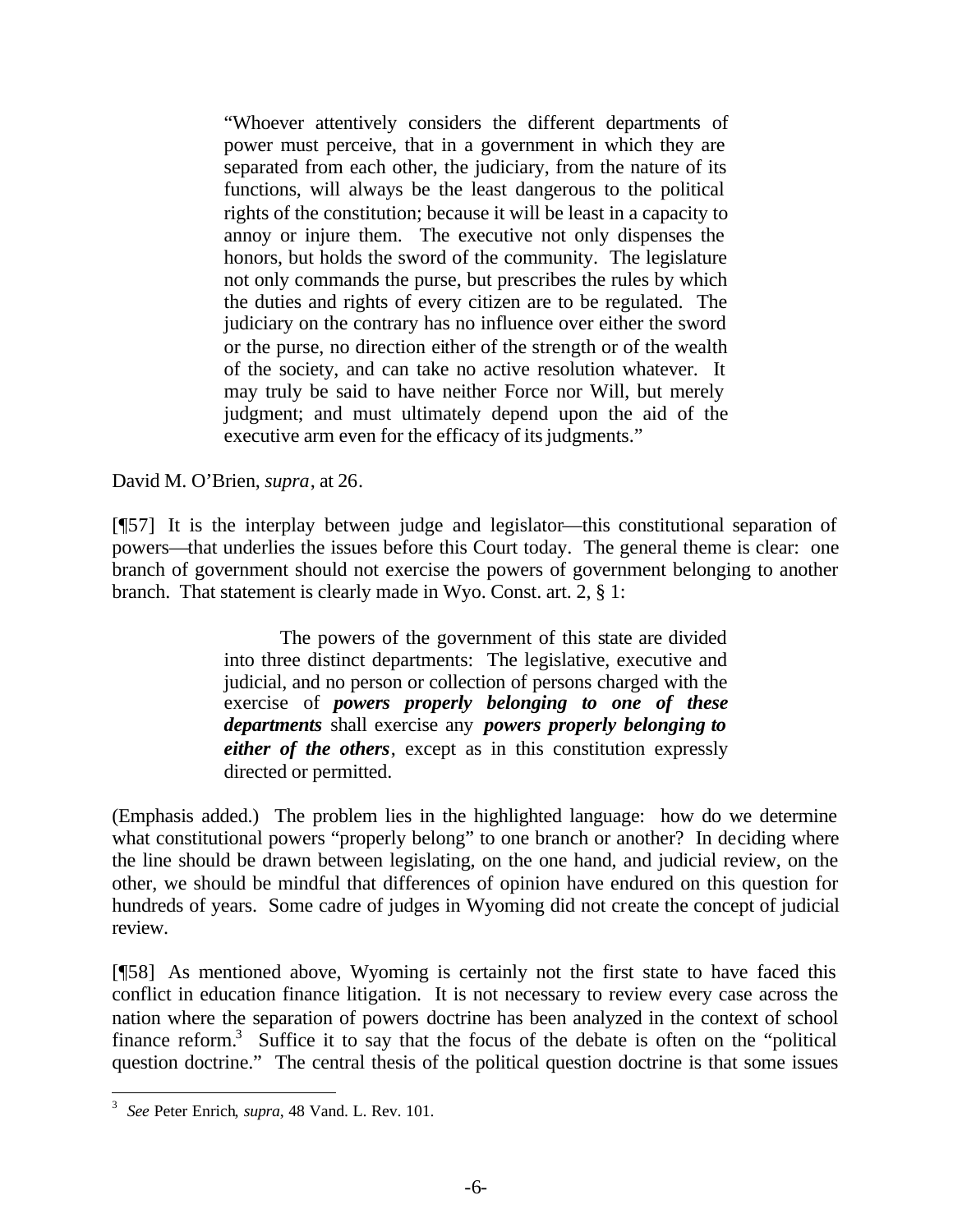are not "justiciable;" that is, they are not capable of being determined by resort to legal principles in a court of law.

[¶59] The United States Supreme Court has identified several circumstances that indicate the existence of a non-justiciable political question:

> It is apparent that several formulations which vary slightly according to the settings in which the questions arise may describe a political question, although each has one or more elements which identify it as essentially a function of the separation of powers. Prominent on the surface of any case held to involve a political question is found a textually demonstrable constitutional commitment of the issue to a coordinate political department; or a lack of judicially discoverable and manageable standards for resolving it; or the impossibility of deciding without an initial policy determination of a kind clearly for nonjudicial discretion; or the impossibility of a court's undertaking independent resolution without expressing lack of the respect due coordinate branches of government; or an unusual need for unquestioning adherence to a political decision already made; or the potentiality of embarrassment from multifarious pronouncements by various departments on one question.

*Baker v. Carr*, 369 U.S. 186, 217, 82 S.Ct. 691, 710, 7 L.Ed.2d 663 (1962). 4 This Court has previously utilized these criteria to declare a lack of jurisdiction in the courts to determine a political question. *State ex rel. Schieck v. Hathaway*, 493 P.2d 759, 762-64 (Wyo. 1972). We have also recognized the fine line that must be drawn to ensure the separation of powers when exercising judicial review:

> The disposition of the judicial branch of government has always been to scrupulously refrain from encroaching in the slightest way into the legislative field of policy making where factual or economic factors require latitude of discretion. We will not and we do not substitute our opinions in such matters for the considered judgment of our lawmakers. Yet, we ourselves have a function to perform, a constitutional right, and the paramount duty to insist that the legislature [not improperly delegate its power].

*Bulova Watch Co. v. Zale Jewelry Co. of Cheyenne*, 371 P.2d 409, 419 (Wyo. 1962).

l 4 School finance litigation has focused on the first two factors, and the discussion herein will also be so limited.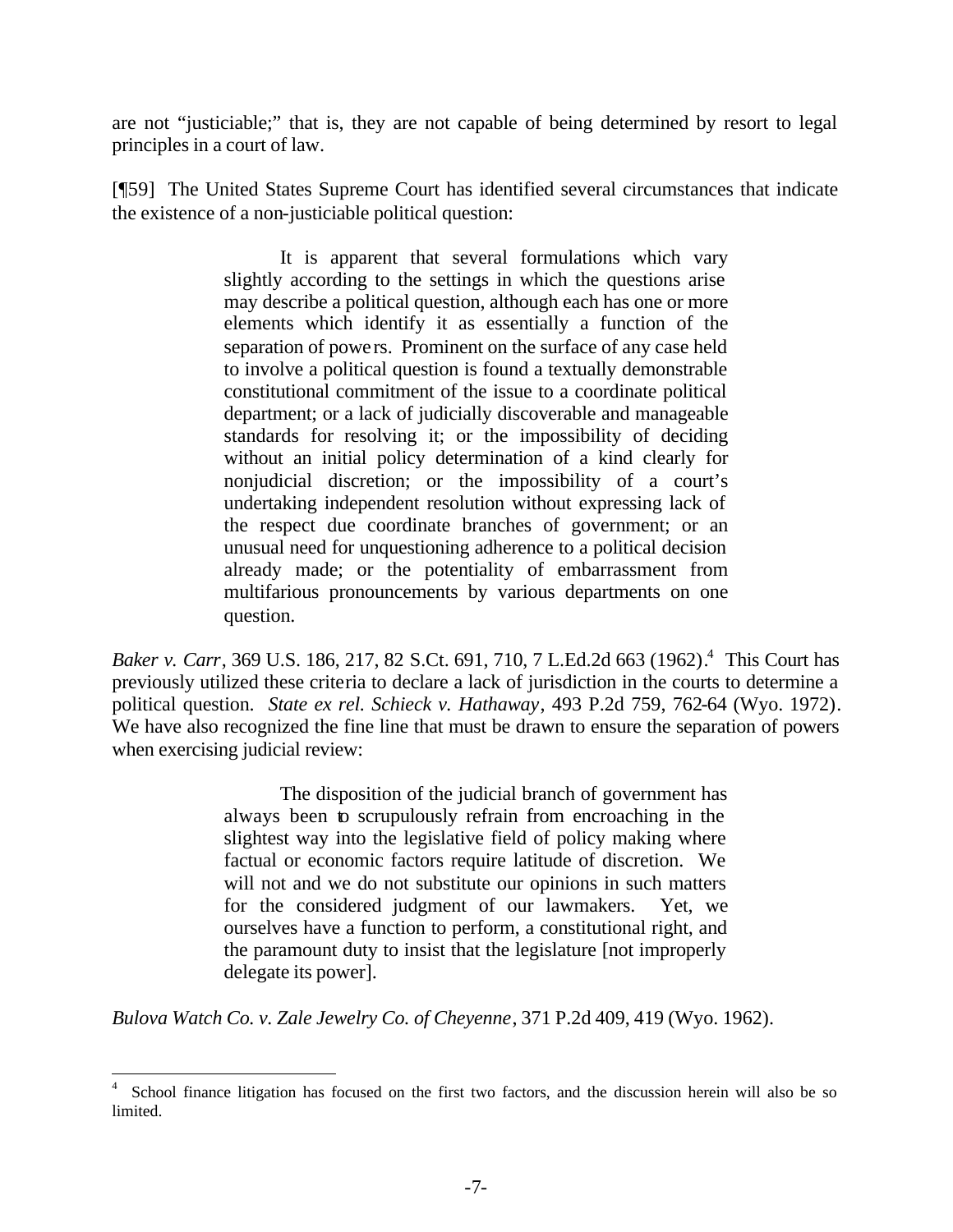[¶60] The process of determining whether an issue is a non-justiciable political question begins with an interpretation of the constitutional text to determine whether and to what extent the issue is "textually committed" to another branch of government. *Nixon v. United States*, 506 U.S. 224, 228, 113 S.Ct. 732, 735, 122 L.Ed.2d 1 (1993). In the case of the Wyoming Constitution, both Sections 1 and 9 of Article 7 clearly delegate the establishment, maintenance and funding of Wyoming's schools to the legislature. *See* Michael Heise, *Schoolhouses, Courthouses, and Statehouses: Educational Finance, Constitutional Structure, and the Separation of Powers Doctrine*, XXXIII Land & Water L. Rev. 281, 304  $(1998).$ <sup>5</sup> "These and other constitutional expressions should leave no doubt that the legislature has complete control of the state's school system in every respect[.]" *Washakie County School Dist. No. One v. Herschler*, 606 P.2d 310, 320 (Wyo.), *cert. denied*, 449 U.S. 824 (1980).

[¶61] The second circumstance found by the United States Supreme Court to involve a political question is the situation where there is "a lack of judicially discoverable and manageable standards for resolving" the issue. *Baker*, 369 U.S. at 217. That is precisely the situation now before this Court. Wyo. Const. art. 7, § 1 requires the legislature to provide "a *complete* and uniform system of public instruction," with free elementary schools of "every" *needed* kind and grade," and a university with such technical and professional departments "as the *public good may require and the means of the state allow* . . .." (Emphasis added.) Wyo. Const. art. 7, § 9 requires the legislature, by "taxation *or otherwise*," to create and maintain "a *thorough and efficient*" system of public schools, "*adequate to the proper instruction* of all youth . . .." (Emphasis added.) And finally, Wyo. Const. art. 1, § 23 provides that Wyoming's citizens' right "to opportunities for education should have *practical recognition*." (Emphasis added.)

[¶62] These constitutional provisions do not provide judicially discoverable and manageable standards. It is not for this Court to *create* constitutional standards; we are only to *discover* ones that already exist. *City of Pawtucket v. Sundlun*, 662 A.2d 40, 57-59 (R.I. 1995); *Abbeville County School Dist. v. State*, 335 S.C. 58, 515 S.E.2d 535, 541-42 (1999) (Moore, J., dissenting); *Seattle School Dist. No. 1 of King County v. State*, 90 Wash.2d 476, 585 P.2d 71, 119-130 (1978) (Rosellini, J., dissenting). In enacting school finance statutes, "the legislature must be free to remedy parts of a problem, or to recognize degrees of a problem and to formulate solutions in the areas it determines to be more in need or more readily corrected than others." *Lujan v. Colorado State Bd. of Educ.*, 649 P.2d 1005, 1026 (Colo. 1982) (Erickson, J., specially concurring). If this Court "enacts" standards of its own, the legislature is deprived of the legislative discretion necessary to make the policy decisions

l

<sup>&</sup>lt;sup>5</sup> Interestingly enough, though Heise accurately notes that the education clauses of the Wyoming Constitution are "directed expressly to the legislature," he states that it "would be premature" to conclude that this "language amounts to a textual commitment to the legislative branch for political question doctrine purposes . . .." Michael Heise, *supra*, XXXIII Land & Water L. Rev. at 304. His hesitancy appears to rest on the fact that courts have the power of judicial review. This circular reasoning simply avoids the *Baker* concepts. We know the power of judicial review exists; the question is whether it should be exercised.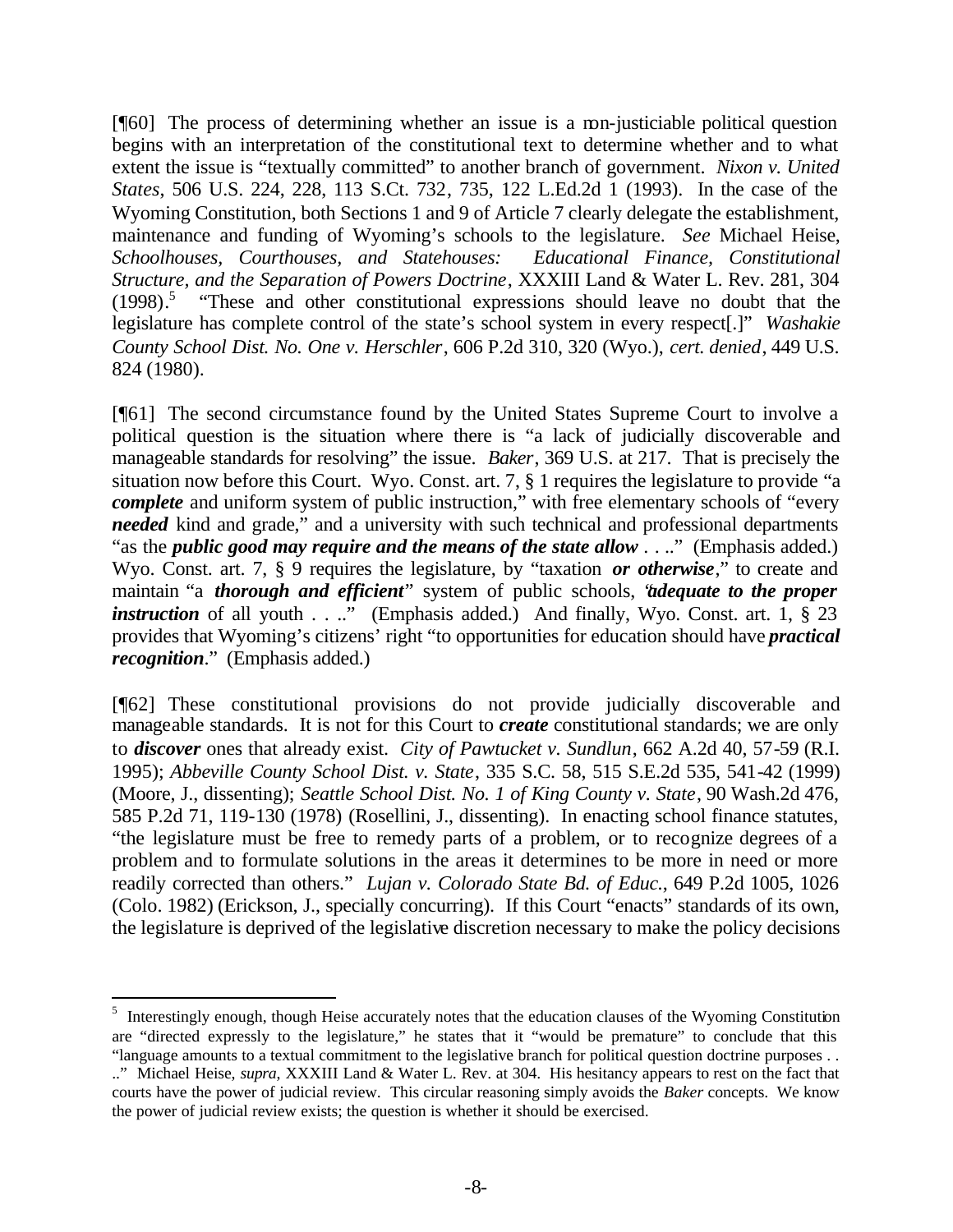assigned to it by the constitution.<sup>6</sup> Furthermore, the attempt to "manage" school finance in the courts by the enforcement of amorphous phrases such as "thorough and efficient" only leads to unending litigation:

> We point out one additional caveat: the absence of justiciable standards could engage the court in a morass comparable to the decades-long struggle of the Supreme Court of New Jersey that has attempted to define what constitutes the "thorough and efficient" education specified in that state's constitution. \* \* \* [T]he New Jersey Supreme Court has struggled in its self-appointed role as overseer of education for more than twenty-one years, consuming significant funds, fees, time, effort, and court attention. The volume of litigation and the extent of judicial oversight provide a chilling example of the thickets that can entrap a court that takes on the duties of a Legislature.

*City of Pawtucket*, 662 A.2d at 59.

l

[¶63] Most certainly, the allocation of resources toward competing needs is a legislative, not a judicial, function. Yet, in 1995, this Court issued the following mandate:

> Because education is one of the state's most important functions, lack of financial resources will not be an acceptable reason for failure to provide *the best educational system. All other financial considerations must yield until education is funded*.

*Campbell County School Dist. v. State*, 907 P.2d 1238, 1279 (Wyo. 1995) (emphasis added). We have now repeated that mandate in the instant case. *State v. Campbell County School Dist.*, 2001 WY 19, ¶ 138, 19 P.3d 518, 566 (Wyo. 2001). There are several things wrong with this mandate. First, it is, pure and simple, judicial legislation. Second, "the best educational system" is not a standard that can be found anywhere in the constitution. Third, the spending dictates deprive the legislature of its right to identify and define "need," and of its right to balance competing societal interests. And finally, under Wyo. Const. art. 1, § 23, the right to education in Wyoming is to be given "practical recognition," which phrase does not suggest the extraordinary level of funding conceived by this Court.<sup>7</sup> While we may, when appropriate, review legislation for constitutionality, we may not order the legislature to

<sup>6</sup> For a thorough and thoughtful discussion of the potential ramifications of judicial legislating in the area of school finance, *see* Michael Heise, *supra*, XXXIII Land & Water L. Rev. 281.

<sup>7</sup> There may be one more concern with this mandate. Social scientists continue to debate whether there is a connection between educational spending and educational equity. *See* Michael Heise, *supra*, XXXIII Land & Water L. Rev. at 291-93.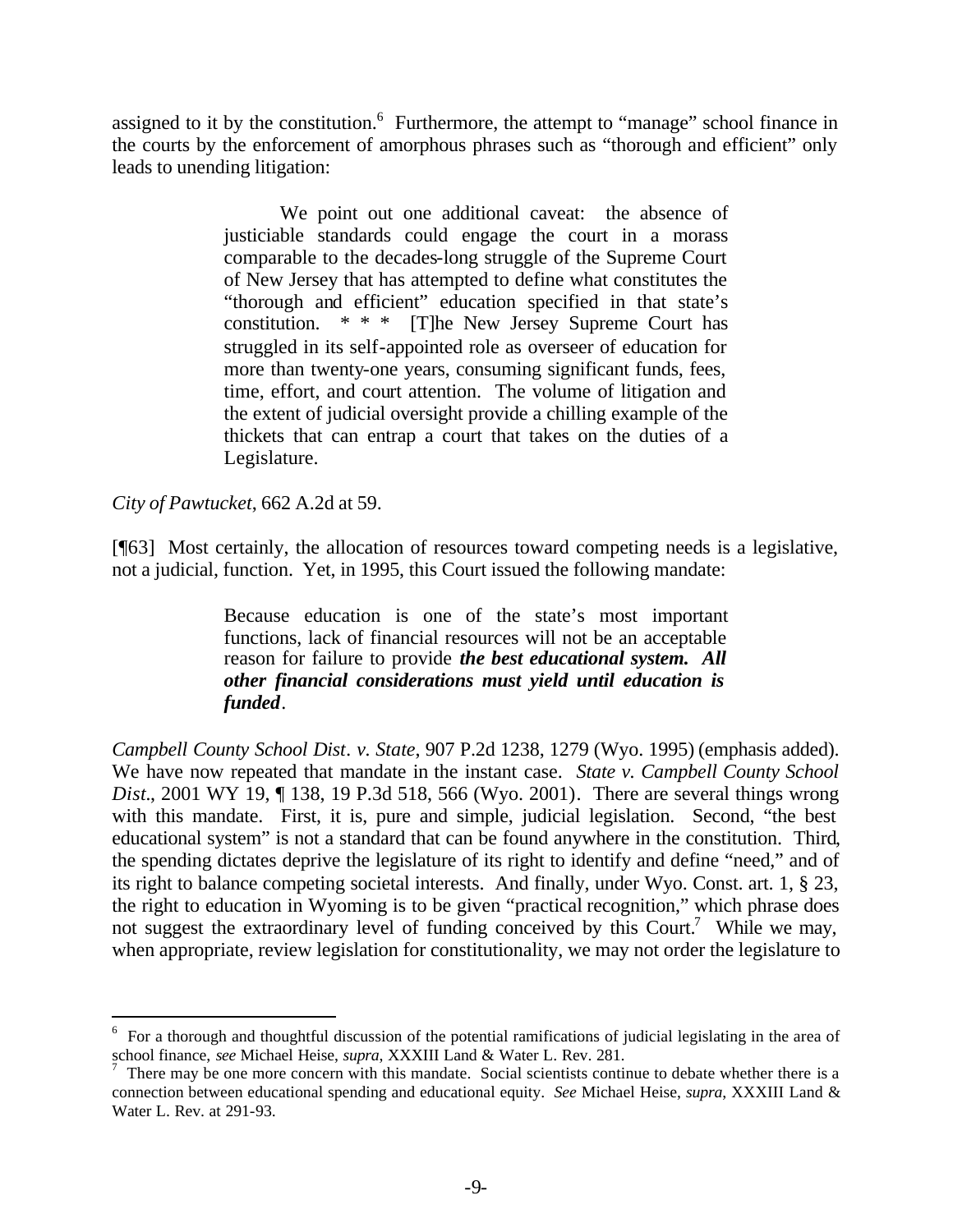set a standard at a particular level nor may we order the legislature to determine a standard using a particular methodology. *Davidson v. Sherman*, 848 P.2d 1341, 1349 (Wyo. 1993).

[¶64] "When a court concludes that an issue presents a nonjusticiable political question, it declines to address the merits of that issue." *United States Dept. of Commerce v. Montana*, 503 U.S. 442, 457-58, 112 S.Ct. 1415, 1425, 118 L.Ed.2d 87 (1992).

> In invoking the political question doctrine, a court acknowledges the possibility that a constitutional provision may not be judicially enforceable. Such a decision is of course very different from determining that specific [legislative] action does not violate the Constitution. That determination is a decision on the merits that reflects the *exercise* of judicial review, rather than the *abstention* from judicial review that would be appropriate in the case of a true political question.

*Id.* (emphasis in original and footnotes omitted). Stated otherwise, a court that invokes the political question doctrine does not tell the legislature, "this statute is constitutional;" rather, the statement made is "we decline to exercise the power of judicial review of this statute because the issue is non-justiciable." The result is the same in that the statute is not declared unconstitutional. *See State ex rel. Schieck*, 493 P.2d at 764 (court's refusal, based on political question doctrine, to review qualifications of person to serve in legislature does not mean the court has ruled on the qualification issue itself).

[¶65] The principle of *stare decisis* requires that I discuss at least briefly the history of education finance reform in Wyoming.<sup>8</sup> There are four cases that deserve mention.<sup>9</sup> In 1971, this Court relied on *Serrano v. Priest*, 5 Cal.3d 584, 96 Cal.Rptr. 601, 487 P.2d 1241 (1971), *cert. denied*, 432 U.S. 907 (1977) and the equal protection clause of the United States Constitution to invalidate a proposed school district reorganization. *Sweetwater County Planning Committee for Organization of School Districts v. Hinkle*, 491 P.2d 1234, 1238 (Wyo. 1971). While recognizing the separation of powers doctrine, the court went on to suggest a detailed "possible method by which equal and uniform taxes can be accomplished for school purposes," even going so far as to retain jurisdiction over the case until the next legislative session. *Id.* at 1237. Two years later, in *Johnson v. Schrader*, 507 P.2d 814, 816 (Wyo. 1973), this Court once again cited *Serrano* and the right to equal protection in rejecting Goshen County's school district reorganization plan because it would have resulted in grossly unequal property valuations between districts. Ironically, the power of judicial review was not mentioned by the majority, but by Justice McIntyre in dissent, where he

l

<sup>&</sup>lt;sup>8</sup> The term "*stare decisis*" is a Latin phrase meaning "to stand by things decided." It refers to the "doctrine of precedent, under which it is necessary for a court to follow earlier judicial decisions when the same points arise again in litigation." Black's Law Dictionary 1414 (7<sup>th</sup> ed. 1999).<br><sup>9</sup> Two others do not bear directly on the issues at hand. *See Campbell County School Dist. v. Catchpole*, 6

P.3d 1275 (Wyo. 2000) and *Lincoln County School Dist. No. One v. State*, 985 P.2d 964 (Wyo. 1999).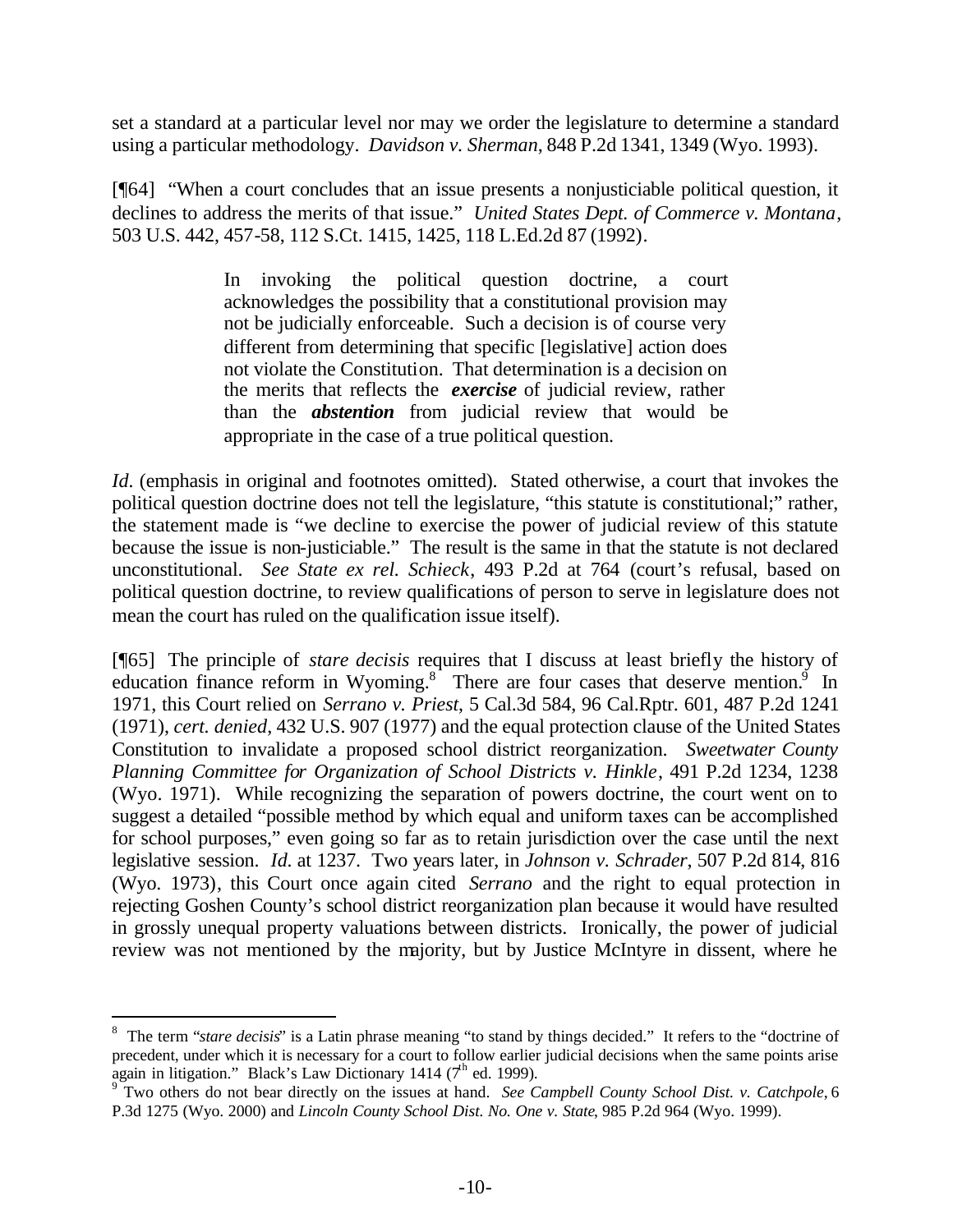opined that, in accepting the state committee's reorganization plan, the court had made "a nullity of judicial review." *Id.* at 820 (McIntyre, J., dissenting).

[¶66] Wyoming's next school finance case noted that, since *San Antonio Independent School District v. Rodriguez*, 411 U.S. 1, 93 S.Ct. 1278, 36 L.Ed.2d 16 (1973), reliance on the equal protection clause of the federal constitution was no longer appropriate, so the court's equal protection analysis was done under the state constitution.<sup>10</sup> *Washakie County School Dist. No. One*, 606 P.2d at 319. Though *Washakie County School Dist. No. One*, 606 P.2d at 317, rejected non-justiciability and the political question doctrine, it did so not through application of the *Baker* factors, which are relevant, but through the declaratory judgment analysis of a Wyoming state case, *Brimmer v. Thomson*, 521 P.2d 574, 578 (Wyo.  $1974$ <sup>11</sup> The *Brimmer* factors, focusing as they do on the "genuineness" of the controversy, and not on the constitutional separation of powers, are not well-suited for analysis of an issue under the political question doctrine.

[¶67] Fifteen years after *Washakie County School Dist. No. One*, this Court once again rejected separation of powers concerns in finding the state's school finance scheme unconstitutional. *Campbell County School Dist.*, 907 P.2d at 1264-65. This time, referring neither to *Baker* nor to *Brimmer*, this Court relied instead on a straightforward assertion of the right to judicial review:

> "The judiciary has the ultimate power, and the duty, to apply, interpret, define, construe all words, phrases, sentences and sections of the [Wyoming] Constitution as necessitated by the controversies before it. It is *solely* the function of the judiciary to so do. This duty must be exercised even when such action serves as a check on the activities of another branch of government or when the court's view of the constitution is contrary to that of other branches, or even that of the public."

*Campbell County School Dist.*, 907 P.2d at 1264-65 (emphasis in original) (*quoting Rose v. Council for Better Educ., Inc.*, 790 S.W.2d 186, 209 (Ky. 1989)).

[¶68] In authoring this dissent, I am not taking a position one way or the other on the constitutionality of the state's school funding system. Nor should anyone conclude from this

l

<sup>10</sup> See the definition of the "new judicial federalism" in Michael D. Blanchard, *supra*, 60 U. Pitt. L. Rev. at 232.

 $11 \text{ W}$ yo. Stat. Ann. § 1-37-103 (LexisNexis 2001) provides as follows:

Any person interested under a deed, will, written contract or other writings constituting a contract, or whose rights, status or other legal relations are affected by the Wyoming constitution or by a statute, municipal ordinance, contract or franchise, may have any question of construction or validity arising under the instrument determined and obtain a declaration of rights, status or other legal relations.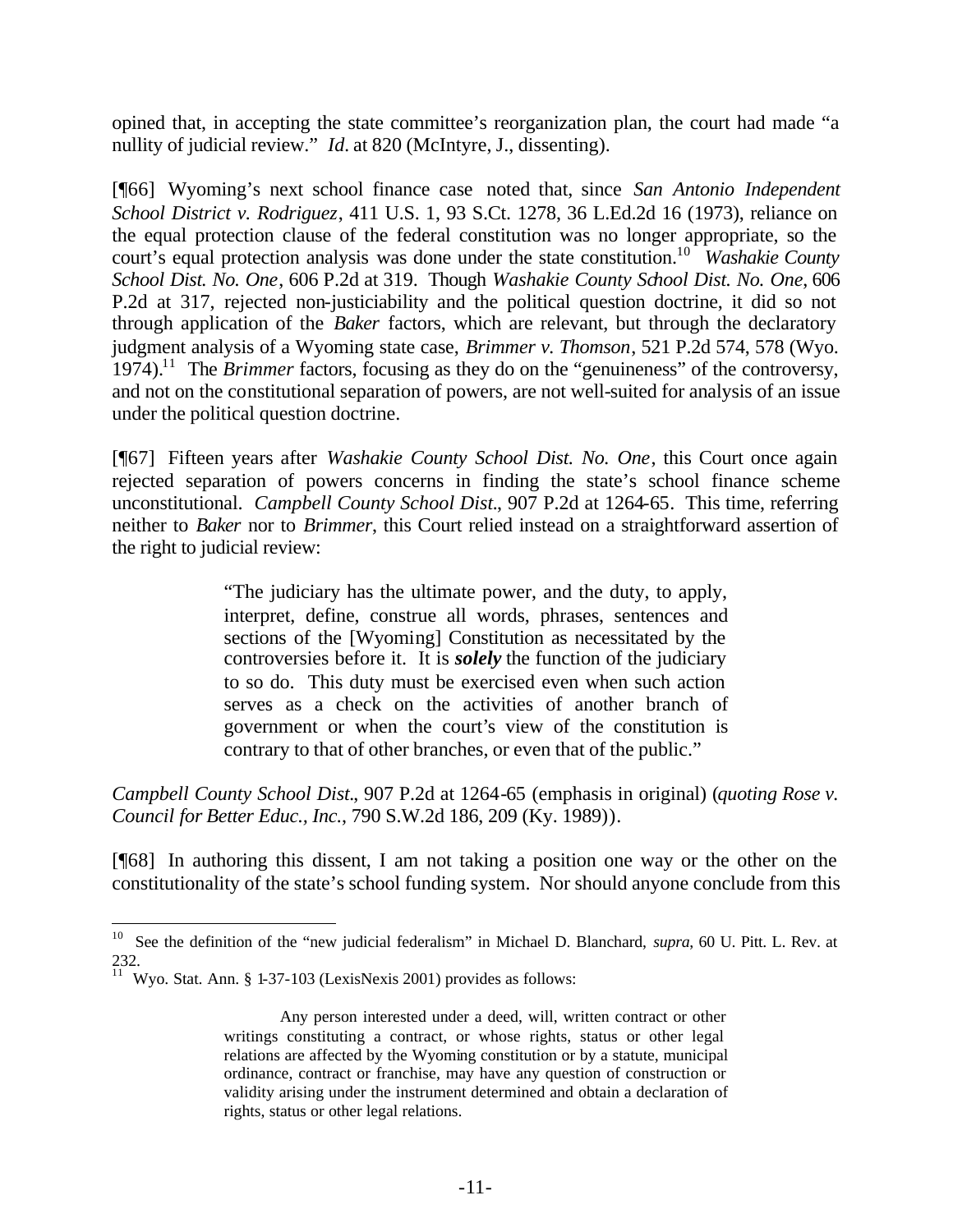dissent that I am against any particular level of school funding. The decision is not mine to make.

> Although we may personally favor it, it is not this court's place to order the General Assembly to give education "high priority" in its budget allocations, any more than it is our place to set policy or prioritize the allocation of funds to other state programs. Members of the legislative branch represent the collective will of the citizens of Ohio, and the manner in which public schools are funded in this state is a fundamental policy decision that is within the power of its citizens to change. Under our system of government, decisions such as imposing new taxes, allocating public revenues to competing uses, and formulating educational standards are not within the judiciary's authority. As noted by the United States Supreme Court in *Rodriguez*, "the ultimate solutions [to perceived problems associated with school funding systems] must come from the lawmakers and from the democratic pressures of those who elect them." *Id.*, 411 U.S. at 59, 93 S.Ct. at 1310, 36 L.Ed.2d at 58.

*DeRolph v. State*, 78 Ohio St.3d 193, 677 N.E.2d 733, 786 (1997) (Moyer, C.J., dissenting).

[¶69] After concluding that the state's school finance system was unconstitutional in that it did not provide for a thorough and efficient system of schools, the majority in *DeRolph* made the following comment:

> In reaching this conclusion, we dismiss as unfounded any suggestion that the problems presented by this case should be left for the General Assembly to resolve. *This case involves questions of public or great general interest over which this court has jurisdiction*.

*Id*. at 737 (emphasis added). The fallacy with this reasoning is that an issue's justiciability is not determined by its level of "public or great general interest." It might even be said that, the higher the level of public interest, the more likely the issue may involve political and policy decisions. It is in this arena that judges must be most careful:

> In law, the moment of temptation is the moment of choice, when a judge realizes that in the case before him his strongly held view of justice, his political and moral imperative, is not embodied in a statute or in any provision of the Constitution. He must then choose between his version of justice and abiding by the American form of government. Yet the desire to do justice, whose nature seems to him obvious, is compelling, while the concept of constitutional process is abstract, rather